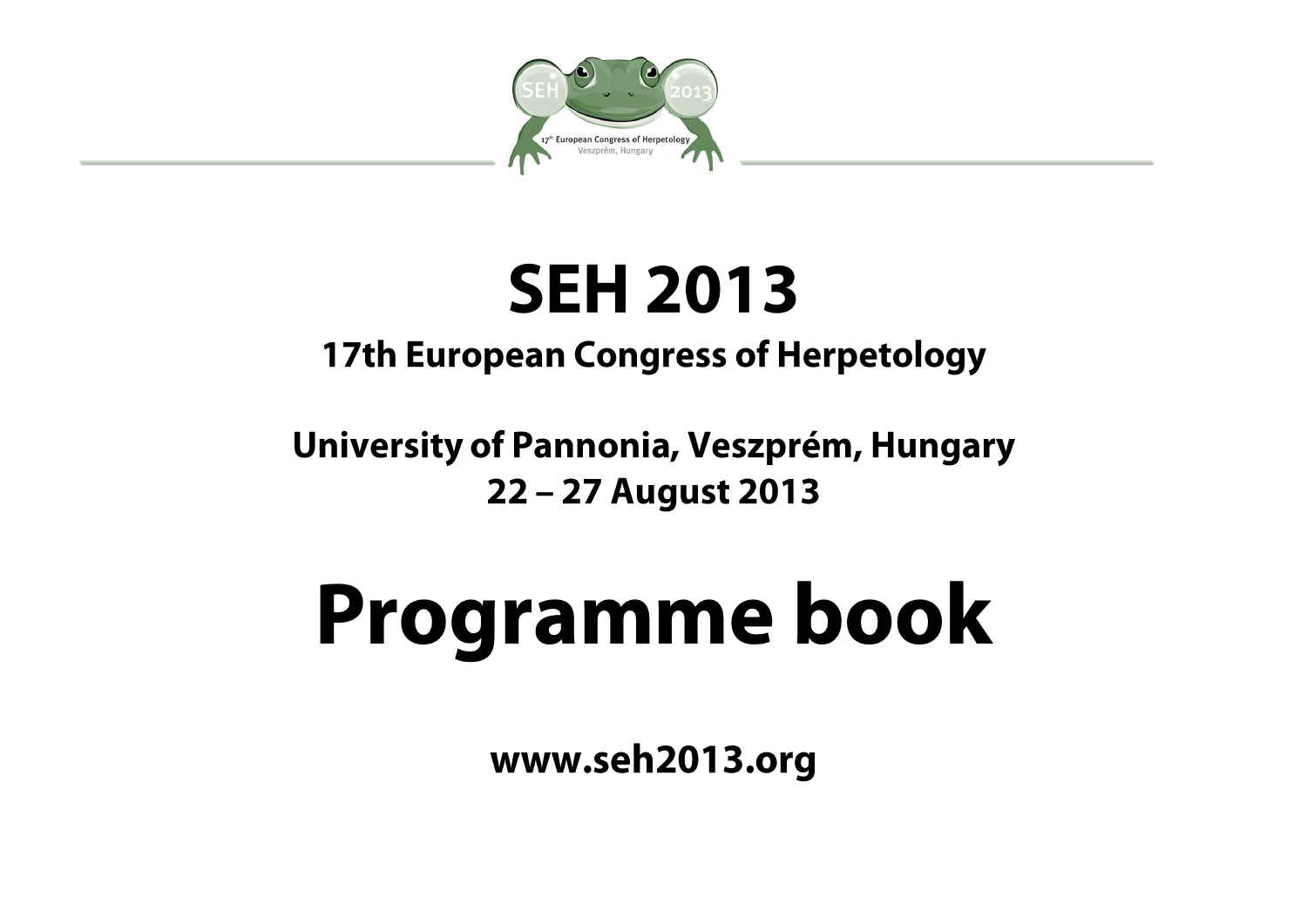

#### **Programme Overview**

|       | 22 August<br>Thursday             |                               | 23 August<br>Friday      | 24 August<br>Saturday                                |                                          |                                                | 25 August<br>Sunday               |                           |                                                             | 26 August<br>Monday           | 27 August<br>Tuesday        |
|-------|-----------------------------------|-------------------------------|--------------------------|------------------------------------------------------|------------------------------------------|------------------------------------------------|-----------------------------------|---------------------------|-------------------------------------------------------------|-------------------------------|-----------------------------|
| 8:30  |                                   |                               | Plenary: Z. Takács       | Plenary: J.W. Arntzen                                |                                          |                                                | Plenary: R. Shine                 |                           |                                                             | Plenary: W. Böhme             | Departure for<br>excursions |
| 9:30  |                                   | Behaviour<br>of reptiles      | Ecology of<br>amphibians | Phylogeography<br>and phylogeny                      | Ecology of<br>amphibians                 | Symposium:<br><b>Invasive Alien</b><br>Species | Symposium:<br>Monitoring<br>N2000 | Symposium:<br><b>Bd</b>   | Systematics                                                 | Practical<br>conservation     |                             |
| 11:00 |                                   |                               | coffee break             | coffee break                                         |                                          |                                                | coffee break                      |                           |                                                             | coffee break                  |                             |
| 11:30 |                                   | Behaviour<br>of reptiles      | Ecology of<br>amphibians | Phylogeography<br>and phylogeny                      | Ecology of<br>amphibians<br>and reptiles | Symposium:<br><b>Invasive Alien</b><br>Species | Symposium:<br>Monitoring<br>N2000 | Symposium:<br><b>Bd</b>   | Systematics                                                 | Practical<br>conservation     |                             |
| 12:30 |                                   | lunch break                   |                          | lunch break                                          |                                          |                                                | lunch break                       |                           |                                                             | lunch break                   | lunch                       |
| 14:00 |                                   | Behaviour<br>of<br>amphibians | Ecology of<br>reptiles   | Population<br>genetics                               | Climate<br>change                        | Symposium:<br><b>Invasive Alien</b><br>Species | Symposium:<br><b>ENPARTS</b>      |                           | Morphology,<br>anatomy,<br>physiology<br>and<br>development | Diseases and<br>parasites     |                             |
| 15:30 |                                   |                               | coffee break             | coffee break                                         |                                          |                                                | coffee break                      |                           |                                                             | coffee break                  |                             |
| 16:00 | <b>Registration</b>               | Behaviour<br>of<br>amphibians | Ecology of<br>reptiles   | Monitoring                                           | <b>Distribution</b><br>modelling         |                                                | Symposium:<br><b>ENPARTS</b>      | Writing and<br>publishing |                                                             | <b>SEH Council</b><br>meeting |                             |
| 17:00 |                                   | Poster<br>session 1.          | <b>SEH</b>               | <b>Ordinary General Meeting of the</b><br><b>SEH</b> |                                          |                                                | Poster session 2.                 | scientific<br>papers      |                                                             | Closing ceremony              |                             |
| 19:00 | Opening ceremony<br>Welcome party | Wine                          | Council<br>meeting       |                                                      |                                          |                                                |                                   |                           |                                                             |                               | <b>Arrival to Budapest</b>  |
| 20:00 |                                   | tasting 1.                    |                          | Wine tasting 2.                                      |                                          |                                                | Gala dinner                       |                           |                                                             |                               |                             |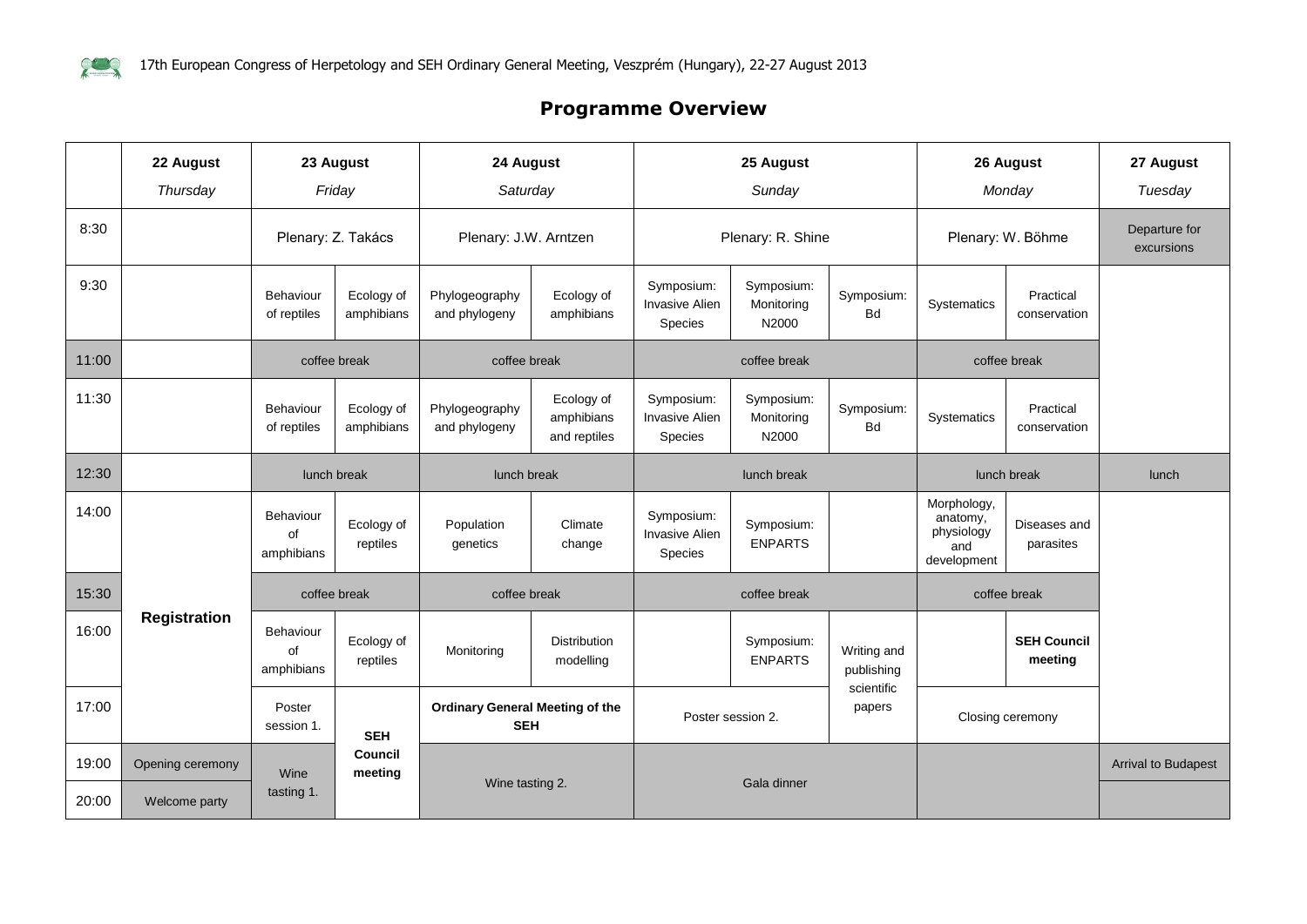

#### **Detailed Scientific Programme – Oral presentations**

| 23 August, Friday (morning) |                                                                                                                                                                                                                           |                                                                                                                                                                                                                                                                    |  |  |
|-----------------------------|---------------------------------------------------------------------------------------------------------------------------------------------------------------------------------------------------------------------------|--------------------------------------------------------------------------------------------------------------------------------------------------------------------------------------------------------------------------------------------------------------------|--|--|
| 8:30-9:15                   | Plenary: Zoltán Takács - The deadliest lifesavers: Reptile venoms at the forefront of medicine                                                                                                                            |                                                                                                                                                                                                                                                                    |  |  |
|                             | <b>Chair: Rick Shine</b>                                                                                                                                                                                                  |                                                                                                                                                                                                                                                                    |  |  |
|                             | Room 1.                                                                                                                                                                                                                   | Room 2.                                                                                                                                                                                                                                                            |  |  |
|                             | <b>Session 1a: Behaviour of reptiles</b>                                                                                                                                                                                  | Session 2a: Ecology of amphibians                                                                                                                                                                                                                                  |  |  |
| 9:30-11:00                  | <b>Chair: Walter Hödl</b>                                                                                                                                                                                                 | <b>Chair: Tibor Hartel</b>                                                                                                                                                                                                                                         |  |  |
| 9:30-9:45                   | Alex Ibáñez; Pilar López; José Martín: Antipredatory behaviour of Spanish terrapins<br>depends on reproductive state and individual conspicuousness                                                                       | Gentile Francesco Ficetola; Carlo Rondinini; Anna Bonardi; Vineet Katariya; Emilio Padoa-<br>Schioppa; Ariadne Angulo: An evaluation of the robustness of global amphibian range maps                                                                              |  |  |
| 9:45-10:00                  | Ana Golubović; Marko Andjelković; Dragan Arsovski; Sonja Djordjević; Vuk Iković; Ana<br>Vujović; Xavier Bonnet; Ljiljana Tomović: Tortoise's shell - a blessing and a curse. How<br>tortoises cope with various obstacles | Mathieu Denoël; G. Francesco Ficetola: Environmental correlates of paedomorphosis and<br>metamorphosis in Palmate newts                                                                                                                                            |  |  |
| 10:00-10:15                 | Chris Broeckhoven: Influence of termitophagy on prehension mode in Cordylid lizards: a<br>morphological and kinematic analysis                                                                                            | Sebastiano Salvidio; Fabrizio Oneto; Dario Ottonello; Mauro Valerio Pastorino: Long-term<br>dynamics of a Speleomantes strinatii population living underground                                                                                                     |  |  |
| 10:15-10:30                 | Marco Barquero; Martin Whiting; Richard Peters: Geographic variation in the signalling<br>behaviour of the Jacky dragon, Amphibolurus muricatus                                                                           | Nazan Üzüm; Cicek Gümüş: Age and some growth parameters in two insular populations of<br>Lyciasalamandra fazilae (Caudata: Salamandridae) from Southwestern Turkey                                                                                                 |  |  |
| 10:30-10:45                 | Pilar López; Jesús Ortega; José Martín: Effects of climatic factors on the evolution of<br>sexual chemical signals of the Iberian wall lizard, Podarcis hispanica                                                         | Timm Reinhardt; Sebastian Steinfartz; Markus Weitere: New home, new life: Linking the<br>evolution of Salamander larval habitat choice to ecosystem processes                                                                                                      |  |  |
| 10:45-11:00                 | Miguel A. Carretero; Elena Argaña; Ricardo Duarte: Investigating the degree of<br>behavioural plasticity in lacertids by comparing two populations of Podarcis carbonelli<br>under different disturbance regimes          | Philine Werner: Determinants of parapatric range limits in contact zones of European<br>salamanders                                                                                                                                                                |  |  |
| 11:00-11:30                 | Coffee break                                                                                                                                                                                                              |                                                                                                                                                                                                                                                                    |  |  |
|                             | <b>Session 1b: Behaviour of reptiles</b>                                                                                                                                                                                  | Session 2b: Ecology of amphibians                                                                                                                                                                                                                                  |  |  |
| 11:30-12:30                 | <b>Chair: Walter Hödl</b>                                                                                                                                                                                                 | <b>Chair: Tibor Hartel</b>                                                                                                                                                                                                                                         |  |  |
| 11:30-11:45                 | Orsolya Molnár; Katalin Bajer; János Török; Gábor Herczeg: Experimental evidence for<br>environmental factors affecting colouration in the European green lizard (Lacerta viridis)                                        | Riinu Rannap; Maris Markus; Tanel Kaart: Habitat use of the common spadefoot toad (Pelobates<br>fuscus) in Estonia - is forest essential?                                                                                                                          |  |  |
| 11:45-12:00                 | Katalin Bajer; Orsolya Molnár; János Török; Gábor Herczeg: Male throat UV colouration<br>affects maternal investment in European green lizard                                                                             | Gerda Ludwig; Ulrich Sinsch; Bernd Pelster: Fall migration behaviour and hibernation site<br>selection in alpine common frogs (Rana temporaria)                                                                                                                    |  |  |
| 12:00-12:15                 | Katalin Bajer; Gergely Horváth; Orsolya Molnár; János Török; Gábor Herczeg: Green<br>lizard (Lacerta viridis) personalities: behaviour and individual quality at different<br>ontogenetic stages                          | Balázs Vági; Tibor Kovács; Patrik Katona; János Ujszegi; Ákos Csillag; Márk Szederkényi;<br>Matteo Griggio; Herbert Hoi; Attila Hettyey: Reproductive interference between Rana dalmatina<br>and R. temporaria affects reproductive success in natural populations |  |  |
| 12:15-12:30                 | Alex Cortada; Enrique García-Muñoz; Miguel A. Carretero: Predation pressure versus<br>antipredator behaviour: a comparative study using a Lacertid model                                                                  | Zsanett Mikó; János Ujszegi; Zoltán Gál; Attila Hettyey: The impacts of glyphosate and predation<br>threat on tadpoles of the agile frog (Rana dalmatina) in different experimental venues                                                                         |  |  |
| 12:30-14:00                 | Lunch break                                                                                                                                                                                                               |                                                                                                                                                                                                                                                                    |  |  |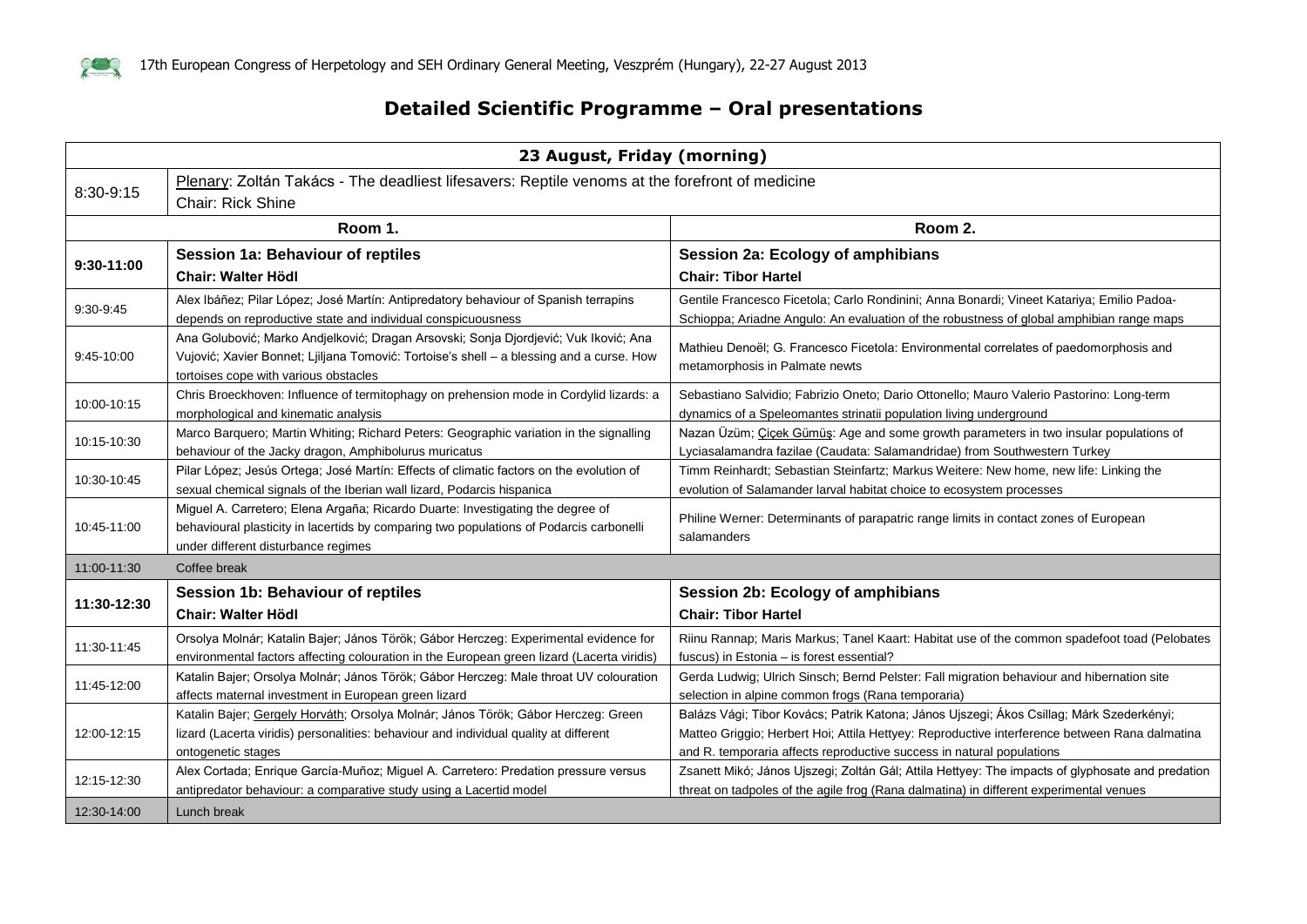

| 23 August, Friday (afternoon) |                                                                                                                                                                                                                                                            |                                                                                                                                                                                                                                                                                                                      |  |
|-------------------------------|------------------------------------------------------------------------------------------------------------------------------------------------------------------------------------------------------------------------------------------------------------|----------------------------------------------------------------------------------------------------------------------------------------------------------------------------------------------------------------------------------------------------------------------------------------------------------------------|--|
|                               | Room 1.                                                                                                                                                                                                                                                    | Room 2.                                                                                                                                                                                                                                                                                                              |  |
| 14:00-15:30                   | Session 1c: Behaviour of amphibians                                                                                                                                                                                                                        | <b>Session 2c: Ecology of reptiles</b>                                                                                                                                                                                                                                                                               |  |
|                               | <b>Chair: Caitlin Gabor</b>                                                                                                                                                                                                                                | <b>Chair: Dan Cogalniceanu</b>                                                                                                                                                                                                                                                                                       |  |
| 14:00-14:15                   | Walter Hödl: From simple field observations to a model species. - Confessions of a                                                                                                                                                                         | Anamarija Zagar; Katja Bitenc; Miguel A. Carretero; Al Vrezec: Differential antipredator                                                                                                                                                                                                                             |  |
|                               | taxon-oriented field biologist                                                                                                                                                                                                                             | responses in two sympatric lacertids                                                                                                                                                                                                                                                                                 |  |
| 14:15-14:30                   | Michael Mayer; Stefan Lötters: Phonotaxis field experiments on Peruvian poison frogs -<br>do male frogs respond to modified calls of syntopic congenerics?                                                                                                 | Jesús Ortega; José Martin; Pilar López: Divergent altitudinal phenotypes in Iberian wall lizards<br>are not driven by different life-histories                                                                                                                                                                       |  |
| 14:30-14:45                   | Lisa Maria Schulte: The smell of a killer: what specific cues avoid poison frogs to protect<br>their offspring from cannibalistic conspecifics?                                                                                                            | Faraham Ahmadzadeh; Morris Flecks; Miguel A Carretero; Wolfgang Böhme; Çetin Ilgaz; Jan O<br>Engler; D. James Harris; Nazan Üzüm; Dennis Rödder: Rapid lizard radiation lacking niche<br>conservatism: ecological diversification within a complex landscape                                                         |  |
| 14:45-15:00                   | Andrius Pasukonis; Walter Hödl: The homing frog: orientation and homing behavior in a<br>territorial dendrobatid frog Allobates femoralis                                                                                                                  | Stefano Scali; Marco Sannolo; Chiara Agata Giannoccari; Roberto Sacchi; Marco Mangiacotti:<br>Back to black: the role of melanin in thermoregulation of polymorphic lizards                                                                                                                                          |  |
| 15:00-15:15                   | Eva Ringler; Andrius Pasukonis; Magdalena Erich; Walter Hödl; Max Ringler: Tadpole<br>transport logistics in the neotropical frog Allobates femoralis                                                                                                      | Catarina Rato; DJ Harris; A. Perera; S.B. Carvalho; M.A. Carretero; D. Rödder: A combination of<br>divergence and conservatism in the niche evolution of Tarentola mauritanica (Gekkota:<br>Phyllodactylidae)                                                                                                        |  |
| 15:15-15:30                   | Iris Starnberger; Dennis Poth; Stefan Schulz; Miguel Vences; Jette Knudsen; Michael F.<br>Barej; Mark-Oliver Rödel; Manfred Walzl; Walter Hödl: Take time to smell the frogs -<br>Vocal sac glands of reed frogs contain chemical cues on species identity | Duje Lisičić; Sanja Drakulić; Ela Milčić; Anthony Herrel; Zeljko Mihaljević; Domagoj Dikić, Vesna<br>Benković; Zoran Tadić: The effects of competition in two temperate gecko species                                                                                                                                |  |
| 15:30-16:00                   | Coffee break                                                                                                                                                                                                                                               |                                                                                                                                                                                                                                                                                                                      |  |
| 16:00-17:00                   | Session 1d: Behaviour of amphibians                                                                                                                                                                                                                        | Session 2d: Ecology of reptiles                                                                                                                                                                                                                                                                                      |  |
|                               | <b>Chair: Attila Hettyey</b>                                                                                                                                                                                                                               | <b>Chair: Miguel Angel Carretero</b>                                                                                                                                                                                                                                                                                 |  |
| 16:00-16:15                   | Sergé Bogaerts; Max Sparreboom; Wouter Beukema; Frank Pasmans: Observations of<br>reproductive behaviour in Salamandra species                                                                                                                             | Claudia Corti; Lara Bassu; Marta Biaggini; Anna Rita di Cerbo; Nicoletta di Francesco; Luciano<br>di Tizio; Carmen Fresi; Fabio Mastropasqua; Valeria Nulchis; Antonio Romano; Mari Grazia<br>Satta; Govanni Scillitani; Marco Zuffi: Size variation in Italian Testudo hermanni: does it follow<br>Bergmann's rule? |  |
| 16:15-16:30                   | Raoul Manenti; Mathieu Denoël; Gentile Francesco Ficetola: Does foraging plasticity<br>favours adaptation to new habitats in fire salamanders? Preliminary data                                                                                            | Marco Zuffi; Giovanni D. Masucci: Rounded or elongated body shape? Emys orbicularis<br>hatchlings-juveniles display phenotypic plasticity when under different ecological conditions                                                                                                                                 |  |
| 16:30-16:45                   | Anna Rausch; Marc Sztatecsny; Eva Ringler; Robert Jehle; Walter Hödl: Sometimes<br>bigger is better: the role of body size, nuptial colouration and parental relatedness for<br>paternity success in moor frogs (Rana arvalis)                             | Dubey Sylvain: Impact of colour polymorphism in interaction with thermal conditions on<br>reproductive success in asp viper (Vipera aspis)                                                                                                                                                                           |  |
| 16:45-17:00                   | Caitlin R. Gabor; Jaime Bosch; Matthew C. Fisher: A non-invasive water-borne hormone<br>assay shows that tadpole populations of Alytes obstetricans infected with<br>Batrachochytrium dendrobatidis have elevated corticosterone levels                    | András Weiperth; Tibor Gaebele; Imre Potyó; Gábor Guti; Miklós Puky: Prey and microhabitat<br>preferences of Natrix tessellata in a diverse floodplain along the Hungarian Danube section at<br>Göd (1669-1671 rkm)                                                                                                  |  |
| 17:00-18:30                   | Poster session 1.                                                                                                                                                                                                                                          | 17:30-20:00 SEH Council meeting                                                                                                                                                                                                                                                                                      |  |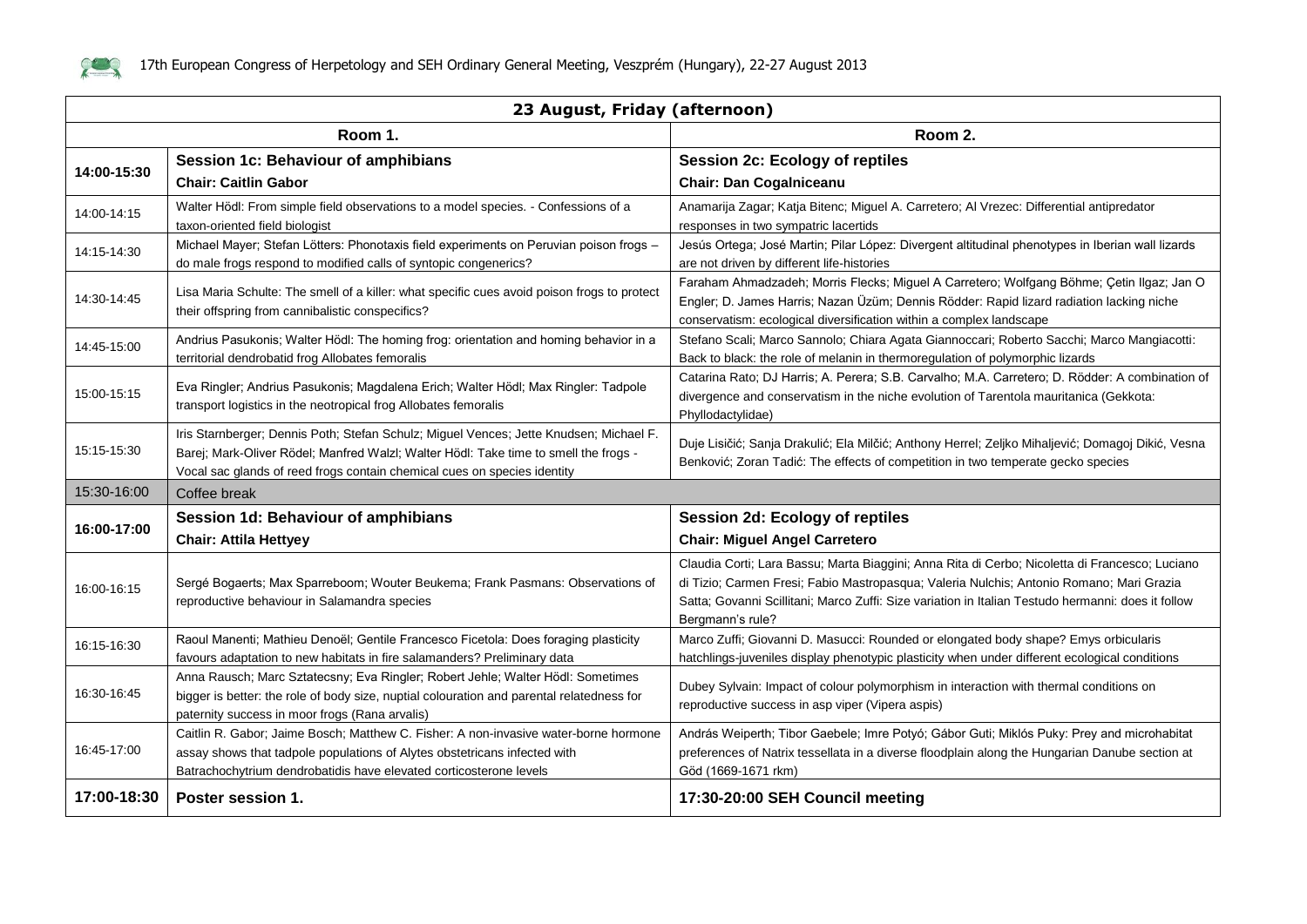

|             | 24 August, Saturday (morning)                                                                                                                                                                                                                                                                                                        |                                                                                                                                                                                                                                                                                        |  |
|-------------|--------------------------------------------------------------------------------------------------------------------------------------------------------------------------------------------------------------------------------------------------------------------------------------------------------------------------------------|----------------------------------------------------------------------------------------------------------------------------------------------------------------------------------------------------------------------------------------------------------------------------------------|--|
| 8:30-9:15   | Plenary: J. W. Arntzen - From historical biogeography and shifting range borders to phylogeography and dispersal<br>Chair: Wolfgang Böhme                                                                                                                                                                                            |                                                                                                                                                                                                                                                                                        |  |
|             | Room 1.                                                                                                                                                                                                                                                                                                                              | Room 2.                                                                                                                                                                                                                                                                                |  |
|             | Session 3a: Phylogeography and phylogeny                                                                                                                                                                                                                                                                                             | Session 2e: Ecology of amphibians                                                                                                                                                                                                                                                      |  |
| 9:30-11:00  | <b>Chair: Sebastian Steinfartz</b>                                                                                                                                                                                                                                                                                                   | <b>Chair: Claudia Corti</b>                                                                                                                                                                                                                                                            |  |
| 9:30-9:45   | Ulrich Joger; Oleksandr Zinenko: The Vipera berus group: Phylogeny, reticulate<br>evolution and species borders                                                                                                                                                                                                                      | Mário Ferreira; Pedro Beja: Multi-species occupancy modeling of natural and anthropogenic<br>habitats by Mediterranean amphibians: grim prospects for conservation in irrigated farmland                                                                                               |  |
| 9:45-10:00  | Oleksandr Zinenko; Nicolaus Stümpel; Lyudmila Mazanaeva; Konstantin Shiryaev;<br>Göran Nilson; Nikolai Orlov; Boris Tuniyev; Natalia Ananjeva; Robert Murphy; Ulrich<br>Joger: The puzzling phylogeny of the Vipera kaznakovi-complex                                                                                                | Zoltán Tóth; Josh Van Buskirk; Wieslaw Babik: Age limit on plastic responses? Modelling<br>plasticity in a species with complex life history                                                                                                                                           |  |
| 10:00-10:15 | Fernando Martínez-Freiría; Guillermo Velo-Antón; José C. Brito: Trapped in the Iberian<br>Peninsula: reconstructing the evolutionary history and predicting suitable refugia under<br>climate change for the endemic Vipera seoanei                                                                                                  | Anikó Kurali; Katalin Pásztor; Zoltán Tóth: Assessing the costs of plasticity in chemical defences<br>in Common toad (Bufo bufo) tadpoles                                                                                                                                              |  |
| 10:15-10:30 | Stephanos A. Roussos; Llewellyn D. Densmore III: Molecular phylogeography of the<br>Long-nosed viper (Vipera ammodytes) in the Cyclades, Greece                                                                                                                                                                                      | Bálint Üveges; Márk Szederkényi; Katharina Mahr; Herbert Hoi; Attila Hettyey: The adaptive<br>value of predator-induced defences in Bufo bufo tadpoles                                                                                                                                 |  |
| 10:30-10:45 | Carolin Kindler; Wolfgang Boehme; Claudia Corti; Václav Gvoždík; Daniel Jablonski;<br>David Jandzik; Margarita Metallinou; Pavel Široký; Uwe Fritz: Mitochondrial<br>phylogeography of grass snakes (Natrix natrix, N. megalocephala) conflicts with<br>taxonomy and reveals an additional unexpected contact zone in Central Europe | Béla Mester; Szabolcs Lengyel; Miklós Puky: Occurrence of amphibian deformities in the Egyek-<br>Pusztakócs marsh and grassland system (Hortobágy)                                                                                                                                     |  |
| 10:45-11:00 | Nikolaos Psonis; Oleg V. Kukushin; Boyan Petrov; Jelka Crobrnja-Isailovic; Iulian<br>Ghergel; Petros Lymberakis; Nikos Poulakakis: Phylogeny and phylogeography of<br>Podarcis tauricus group; insights from mitochondrial and nuclear data                                                                                          | Olga Jovanovic; Zeljka Loncaric; Branimir Kutuzovic Hackenberger: Influence of pesticides on<br>the development of eggs of Agile frog, Rana dalmatina                                                                                                                                  |  |
| 11:00-11:30 | Coffee break                                                                                                                                                                                                                                                                                                                         |                                                                                                                                                                                                                                                                                        |  |
| 11:30-12:45 | Session 3b: Phylogeography and phylogeny<br>Chair: Günter Gollmann                                                                                                                                                                                                                                                                   | Session 2f: Ecology of amphibians and reptiles<br>Chair: Jelka Crnobrnja-Isailović                                                                                                                                                                                                     |  |
| 11:30-11:45 | Genevieve Diedericks; Savel R. Daniels: Ain't no mountain high enough, ain't no walley<br>low enough? Attaining biogeographical barriers using Cordylus cordylus as template taxon                                                                                                                                                   | Eduard A.Galoyan; Anna B. Vassilieva; Nikolay A. Poyarkov: Annual activity dynamics of<br>terrestrial amphibians in the monsoon lowland forest in Southern Vietnam                                                                                                                     |  |
| 11:45-12:00 | Sarah Kieren; Angelica Crottini; Philipp de Pous; Michael Veith: Phylogeny and<br>phylogeography of the Syrian spadefoot toad (Pelobates syriacus)                                                                                                                                                                                   | Silas Wolf; Philipp Böning; Pablo J. Venegas; Stefan Lötters: Anuran diversity of floating<br>meadows in Amazonia                                                                                                                                                                      |  |
| 12:00-12:15 | Jacek M. Szymura; Martin Šandera; Ufuk Bülbül; Nurşen Alpagut-Kerskin; Lukáš Choleva; Anna<br>Wandycz; Sebastian Hofman: Drang nach Suden: missing codons reveal unorthodox routes of<br>post-glacial expansion and secondary contacts in the fire-bellied toad, Bombina bombina                                                     | Meher Bellakhal; Mouna Fartouna Bellakhal: Population dynamics of the northern African green<br>water frog Pelophylax saharicus in four lakes from Northern Tunisia.                                                                                                                   |  |
| 12:15-12:30 | Andreas Maletzky; Christophe Dufresnes; Nicola Novarini; Lucio Bonato; Matthias<br>Stöck: Phylogeographic Relationships of Green Toads (Bufo v. viridis) from isolated<br><b>Alpine Populations</b>                                                                                                                                  | Diana Virkki; Guy Castley; Cuong Tran; Tom Lewis: The role of fire in structuring reptile<br>communities in dry sclerophyll forests of eastern Australia                                                                                                                               |  |
| 12:30-12:45 | Susanne Hauswaldt; D. Eikelmann; Sebastian Steinfartz; Miguel Vences: Phylogeny of<br>the genus Salamandra                                                                                                                                                                                                                           | Hichami Nawal; Mohammed Znari; Mohamed Naimi; Salwa Namous: Effects of prolonged summer<br>drought and simulated water and food deprivation on body condition and osmotic responses in Souss<br>Walley tortoises (Testudo graeca soussensis) from an arid area of west central Morocco |  |
| 12:45-14:00 | Lunch break                                                                                                                                                                                                                                                                                                                          |                                                                                                                                                                                                                                                                                        |  |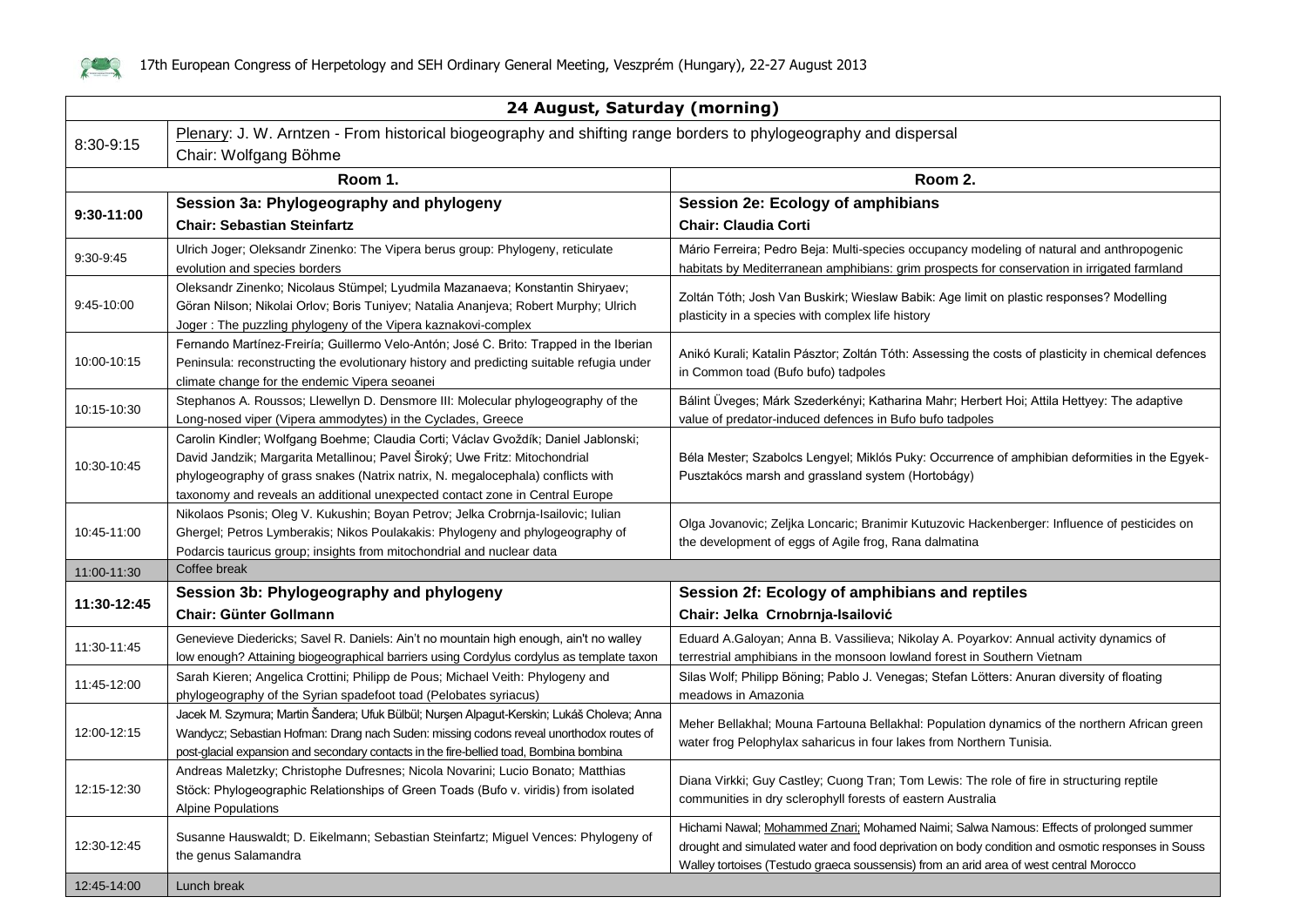

| 24 August, Saturday (afternoon) |                                                                                                                                                                                                                                                             |                                                                                                                                                                                                                                                                                                                                                                                                                                |  |
|---------------------------------|-------------------------------------------------------------------------------------------------------------------------------------------------------------------------------------------------------------------------------------------------------------|--------------------------------------------------------------------------------------------------------------------------------------------------------------------------------------------------------------------------------------------------------------------------------------------------------------------------------------------------------------------------------------------------------------------------------|--|
|                                 | Room 1.                                                                                                                                                                                                                                                     | Room 2.                                                                                                                                                                                                                                                                                                                                                                                                                        |  |
|                                 | <b>Session 4: Population genetics</b>                                                                                                                                                                                                                       | <b>Session 5: Climate change</b>                                                                                                                                                                                                                                                                                                                                                                                               |  |
| 14:00-15:30                     | <b>Chair: Peter Mikuliček</b>                                                                                                                                                                                                                               | <b>Chair: Petros Lymberakis</b>                                                                                                                                                                                                                                                                                                                                                                                                |  |
| 14:00-14:15                     | Gad Degani: The molecular DNA variation among S. infraimmaculata and T. vittatus<br>larvae populations, representing diverse breeding sites in Israel                                                                                                       |                                                                                                                                                                                                                                                                                                                                                                                                                                |  |
| 14:15-14:30                     | Siriporn Yodthong; Anchalee Aowphol: Distribution and genetic relationships among<br>populations of the Foam-nest treefrog Chiromantis hansenae (Cochran, 1927) in<br>Thailand                                                                              | Jean-Marc Hero; Edward Narayan: Amphibian disease triangle: investigating interactions<br>between disease, physiology and climate change                                                                                                                                                                                                                                                                                       |  |
| 14:30-14:45                     | Melita Vamberger; H. Stuckas; U. Fritz: Speciation under gene flow? The case of<br>Mauremys caspica and M. rivulata                                                                                                                                         | Mariel Familiar Lopez; Greg Lollback; David Newell; and Jean-Marc Hero: Occupancy modelling<br>for predicting the distribution of Philoria loveridgei in the face of climate change                                                                                                                                                                                                                                            |  |
| 14:45-15:00                     | Cäcilia Spitzweg; M. Vamberger; U. Fritz: Phylogeography and population genetics of a<br>Mediterranean tortoise Testudo hermanni (Gmelin, 1789)                                                                                                             | Flora Ihlow; Johannes Dambach; Jan O. Engler; Morris Flecks; Timo Hartmann; Sven Nekum;<br>Hossein Rajaei; Dennis Rödder: On the brink of extinction? How climate change may affect<br>global Chelonian species richness and distribution                                                                                                                                                                                      |  |
| 15:00-15:15                     | Céline Geiser; Nicolas Ray; Anthony Lehmann; Sylvain Ursenbacher: Is expert<br>knowledge adapted to build friction map? A landscape genetic study of the slow worm<br>(Anguis fragilis)                                                                     | Dennis Rödder; A. Michelle Lawing; Morris Flecks; Faraham Ahmadzadeh; Johannes Dambach;<br>Jan O. Engler; Jan Christian Habel; Timo Hartmann; David Hörnes; Flora Ihlow; Kathrin<br>Schidelko; Darius Stiels; P. David Polly: Learning from the past to predict the future: Linking<br>palaeophylogeographic models with future climate change risk assessments in Nearctic<br>Chelonians                                      |  |
| 15:15-15:30                     | Valentina Rovelli; Ettore Randi; Francesca Davoli; Daniele Macale; Marco Alberto<br>Bologna; Leonardo Vignoli: Conservation genetics tools for the Spectacled salamander,<br>Salamandrina perspicillata                                                     |                                                                                                                                                                                                                                                                                                                                                                                                                                |  |
| 15:30-16:00                     | Coffee break                                                                                                                                                                                                                                                |                                                                                                                                                                                                                                                                                                                                                                                                                                |  |
| 16:00-17:00                     | <b>Session 6: Monitoring</b>                                                                                                                                                                                                                                | <b>Session 7: Distribution modelling</b>                                                                                                                                                                                                                                                                                                                                                                                       |  |
|                                 | <b>Chair: John Wilkinson</b>                                                                                                                                                                                                                                | <b>Chair: Sergé Bogaerts</b>                                                                                                                                                                                                                                                                                                                                                                                                   |  |
| 16:00-16:15                     | Max Ringler; Walter Hödl; Eva Ringler: Individual genetic tracking to assess amphibian<br>dispersal: an island experiment in the neotropical frog Allobates femoralis                                                                                       | Neftalí Sillero; J. Campos; M. A. Oliveira; L. Gonçalves-Seco; A. Bonardi; C. Corti; R. Creemers;<br>P.A. Crochet; J. Crnobrnja Isilović; M. Denoël; G. F. Ficetola; J. Gonçalves; S. Kuzmin; P.<br>Lymberakis; P. de Pous; A. Rodríguez; R. Sindaco; J. Spreyboeck; P. Sousa; F. Sousa; B.<br>Toxopeus; D. R. Vietes; M. Vences: Na2re project-the new atlas of amphibians and reptiles: new<br>compilation and online system |  |
| 16:15-16:30                     | Jelger Herder; Wilbert Bosman; Tony Dejean; Alice Valentini: The use of environmental<br>DNA (eDNA) to monitor amphibians                                                                                                                                   | Edvárd Mizsei; Bálint Üveges; János Pál Tóth: Use of distribution modelling for exploring new<br>localities of an endangered European viperid, Vipera ursinii graeca                                                                                                                                                                                                                                                           |  |
| 16:30-16:45                     | Christoph Leeb; Eva Ringler; Günter Gollmann; Max Ringler: A camera trap study of<br>mass-hibernation in Salamandra salamandra in the Vienna Woods, Austria                                                                                                 | Márton Szabolcs; Edvárd Mizsei; Patrik Katona; Szabolcs Lengyel: Evidence for niche<br>conservativism in the Vipera ursinii complex                                                                                                                                                                                                                                                                                            |  |
| 16:45-17:00                     | M. X. Gonzalez Mantilla; A.G. Toxopeus; T. Groen; A.K. Skidmore; P. Lymberakis:<br>Difference in the geographic overlap of the potential distribution of the green and<br>ocellated lizards at continental and regional extents in the Mediterranean Basin. | Enrico Romanazzi; Lucio Bonato: Updating the distribution range of the narrow endemites<br>Salamandra atra aurorae and S. atra pasubiensis                                                                                                                                                                                                                                                                                     |  |
| 17:00-18:30                     | <b>Ordinary General Meeting of the SEH</b>                                                                                                                                                                                                                  |                                                                                                                                                                                                                                                                                                                                                                                                                                |  |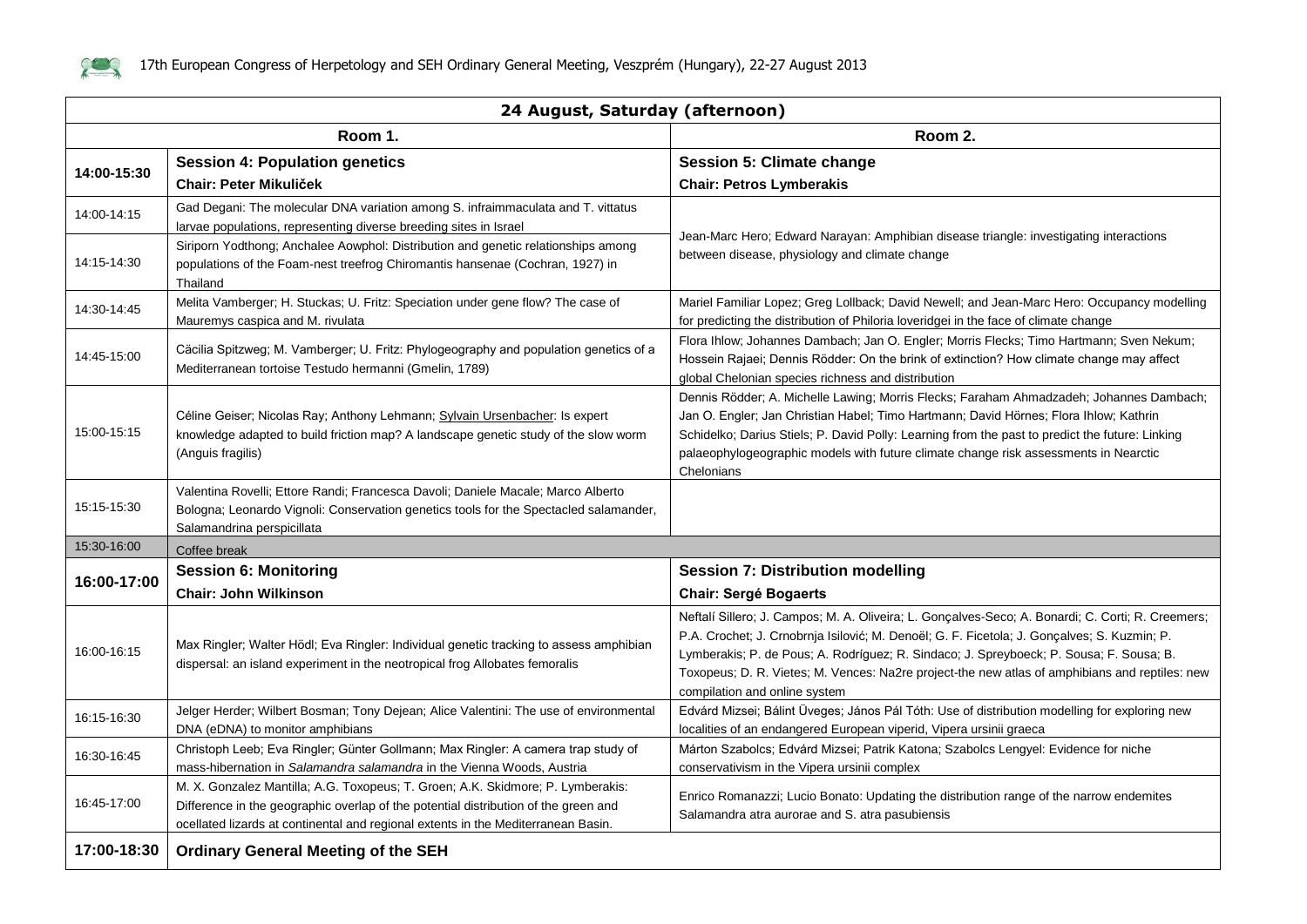

| 25 August, Sunday (morning) |                                                                                                                                                                |                                                                                                                                                                                          |                                                                                                                                                                                                                                                                    |
|-----------------------------|----------------------------------------------------------------------------------------------------------------------------------------------------------------|------------------------------------------------------------------------------------------------------------------------------------------------------------------------------------------|--------------------------------------------------------------------------------------------------------------------------------------------------------------------------------------------------------------------------------------------------------------------|
| 8:30-9:15                   | Plenary: Richard Shine - Invasive cane toads in Australia: the impacts of a giant frog in a strange land<br>Chair: Zoltán Takács                               |                                                                                                                                                                                          |                                                                                                                                                                                                                                                                    |
|                             | <b>Conference Room</b>                                                                                                                                         | Room 1.                                                                                                                                                                                  | Room 2.                                                                                                                                                                                                                                                            |
| $9:30-11:00$                | <b>Symposium 1.: Invasive Alien Species</b><br><b>Chair: Bálint Halpern</b>                                                                                    | <b>Symposium 2.: Monitoring of amphibians</b><br>and reptiles in the frame of Habitat Directive                                                                                          | Symposium 3.: Amphibian chytridiomycosis<br>Chair: Vojtech Baláž                                                                                                                                                                                                   |
|                             |                                                                                                                                                                | Chair: Katja Poboljšaj                                                                                                                                                                   |                                                                                                                                                                                                                                                                    |
| 9:30-9:45                   | Gábor Takács; Róbert Dankovics; Attila Pellinger:<br>Populations and habitats of the Hungarian meadow<br>viper (Vipera ursinii rakosiensis) in the Hanság area | Edo Goverse; Jeroen van Delft; Ronald Zollinger:<br>Assessment of Favourable Conservation Status for<br>Herpetofauna in the Netherlands.                                                 | Claude Miaud: Chytrid fungus in Western Europe                                                                                                                                                                                                                     |
| 9:45-10:00                  | Gergely Babocsay; Balázs Vági: Civil efforts to<br>conserve the Caspian Whip Snake (Dolichophis<br>caspius) in the shadow of Budapest                          | Botond Bakó: Dozen years of herpetological monitoring in<br>Hungarian Biodeversity Monitoring System                                                                                     | Mark Blooi; Dirk S. Schmeller; An Martel; Trenton J. W. Garner;<br>Matthiew C. Fisher; Frances Clare; Adeline Loyau; Frank Pasmans :<br>Environmental predation of Batrachochytrium dendrobatidis<br>determines infection dynamics                                 |
| 10:00-10:15                 | Roman Rozinek; David Fischer; Vojtěch Balaz:<br>Impact of invasive species on the herpetofauna in<br>Czech Republic                                            | Dan Cogalniceanu; Laurentiu Rozylowicz; Tibor Hartel:<br>Monitoring amphibians and reptiles of Community interest<br>in Romania                                                          | Wilbert Bosman; Annamarieke Spitzen - van der Sluijs; Frank<br>Pasmans; An Martel: Dramatic decline in the Fire salamander<br>(Salamandra salamandra) in the Netherlands - a species on the<br>edge of extinction                                                  |
| 10:15-10:30                 | Peter Mikulicek: Native or alien water frog species in<br>Bratislava (Slovakia)?                                                                               | Katja Poboljšaj.; M. Cipot; A. Lešnik; M. Govedič: First<br>attempt to set up the national monitoring scheme for four<br>target amphibian species in Slovenia                            | An Martel; Annemarieke Spitzen- van der Sluijs; Mark Blooi; Wim<br>Bert; Richard Ducatelle; Matthew C. Fisher; Antonius Woeltjes;<br>Wilbert Bosman; Koen Chiers; Franky Bossuyt; Frank Pasmans: A<br>novel pathogen from fire salamanders (Salamandra salamandra) |
| 10:30-10:45                 | Wojciech Solarz, Katarzyna Kurek: Alien<br>herpetofauna in Poland - problems and solutions                                                                     | Wouter De Vries; Adolfo Marco; Edo Goverse: Educative<br>and Participative Monitoring for a wider and more effective<br>Amphibian Conservation, applicable on a wider European<br>scale? | Gonçalo M. Rosa; Saioa Fernández-Beaskoetxea; Richard Griffiths;<br>Rui Rebelo; Ana Duarte; Luis Tavares; Jaime Bosch: Exposure vs.<br>Infection: can Batrachochytrium dendrobatidis pathogenicity be an<br>issue to salamanders?                                  |
| 10:45-11:00                 | <b>DISCUSSION</b>                                                                                                                                              | <b>DISCUSSION</b>                                                                                                                                                                        | <b>DISCUSSION</b>                                                                                                                                                                                                                                                  |
| 11:00-11:30                 | Coffee break                                                                                                                                                   |                                                                                                                                                                                          |                                                                                                                                                                                                                                                                    |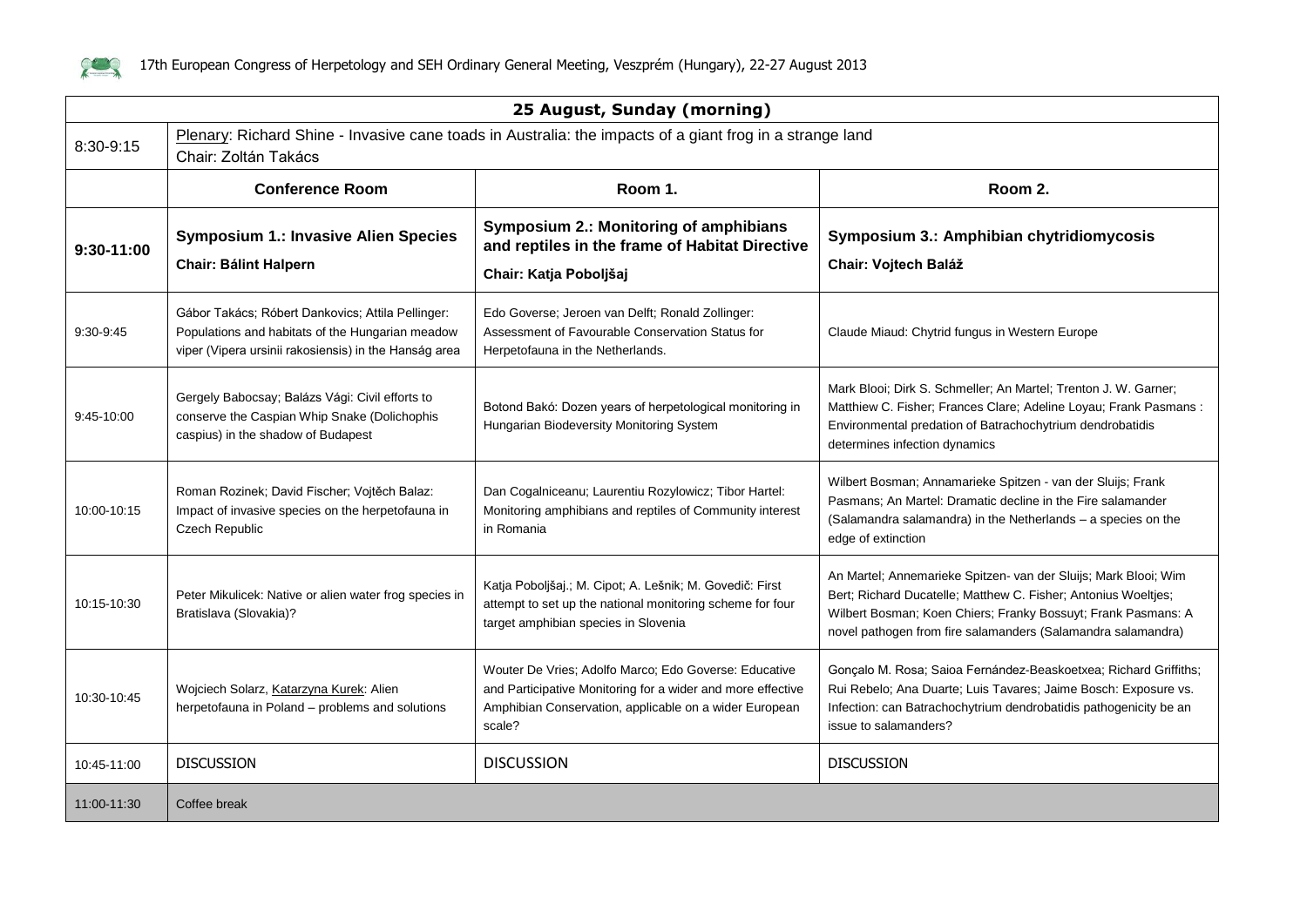

| 25 August, Sunday (morning) continued |                                                                                                                                                          |                                                                                                                                                                                                                                                                           |                                                                                                                                                                                                                                                                                                                                                                                  |
|---------------------------------------|----------------------------------------------------------------------------------------------------------------------------------------------------------|---------------------------------------------------------------------------------------------------------------------------------------------------------------------------------------------------------------------------------------------------------------------------|----------------------------------------------------------------------------------------------------------------------------------------------------------------------------------------------------------------------------------------------------------------------------------------------------------------------------------------------------------------------------------|
| 11:30-12:30                           | <b>Symposium 1.: Invasive Alien Species</b><br><b>Chair: Bálint Halpern</b>                                                                              | Symposium 2.: Monitoring of amphibians<br>and reptiles in the frame of Habitat Directive<br>Chair: Katja Poboljšaj                                                                                                                                                        | Symposium 3.: Amphibian chytridiomycosis<br>Chair: Vojtech Baláž                                                                                                                                                                                                                                                                                                                 |
| 11:30-11:45                           | Cesar Ayres: IAS and its impacts on the Iberian<br>herpetofauna: a review of conservation projects                                                       | John W. Wilkinson; , A.P. Arnell; Jim Foster; A.H. Gent:<br>Conservation status mapping of great crested newts in the<br><b>UK</b>                                                                                                                                        | Frank Pasmans; Pascale Van Rooij; Mark Blooi; Giulia Tessa; Sergé<br>Bogaerts; Giuseppe Sotgiu; Trenton W. J. Garner; Matthew C.<br>Fisher; Tonnie Woeltjes; Wouter Beukema; Stefano Bovero; Connie<br>Adriaensen; Fabrizio Oneto; Dario Ottonello; An Martel; Sebastiano<br>Salvidio: European plethodontid salamanders (genus<br>Speleomantes): Resistant to chytridiomycosis? |
| 11:45-12:00                           | Iolanda Raquel Silva-Rocha; Daniele Salvi; Miguel<br>A. Carretero: Invasion Patterns of Ancient and<br>Recent Alien Herpetofauna in the Balearic Islands | Jos Kielgast, Lars L. Iversen, Philip Francis Thomsen,<br>Michael Hastrup, Søren Oldenburg, Martin Hesselsøe:<br>Conventional field methods vs. eDNA based species<br>monitoring. - A comparative assessment for three aquatic<br>species under the EU Habitats Directive | Annemarieke Spitzen - van der Sluijs; M. Kik; A. Grone; J. van den<br>Broek; F. Pasmans; A. Martel; J.M. Rijks: Monitoring ranavirus-<br>associated mortality in a Dutch heathland in the aftermath of an<br>outbreak                                                                                                                                                            |
| 12:00-12:15                           | Jeroen van Delft; Ronald Zollinger; J. Wiebe<br>Lammers: Monitoring invasive alien species in the<br>Netherlands, a multi-taxa approach                  | Sylvain Ursenbacher, Benedikt R. Schmidt: Assessing the<br>occurrence of the Great Crested Newt (Triturus cristatus)<br>using water samples: is the method more efficient that the<br>direct observation?                                                                 | Vojtech Baláž; Petr Civiš; Jiří Vojar; Martin Šandera; Jan Matějů;<br>Barbora Havlíková; Roman Rozínek; Trenton Garner: Summary of<br>Batrachochytrium dendrobatidis research in the Czech Republic in<br>wild and captive amphibians during the last five years                                                                                                                 |
| 12:15-12:30                           | Jim Foster; John Wilkinson; Andy Arnell; Tony Gent:<br>Challenges in responding to invasive herpetofauna<br>threats in the United Kingdom                | <b>DISCUSSION</b>                                                                                                                                                                                                                                                         | <b>DISCUSSION</b>                                                                                                                                                                                                                                                                                                                                                                |
| 12:30-14:00                           | Lunch break                                                                                                                                              |                                                                                                                                                                                                                                                                           |                                                                                                                                                                                                                                                                                                                                                                                  |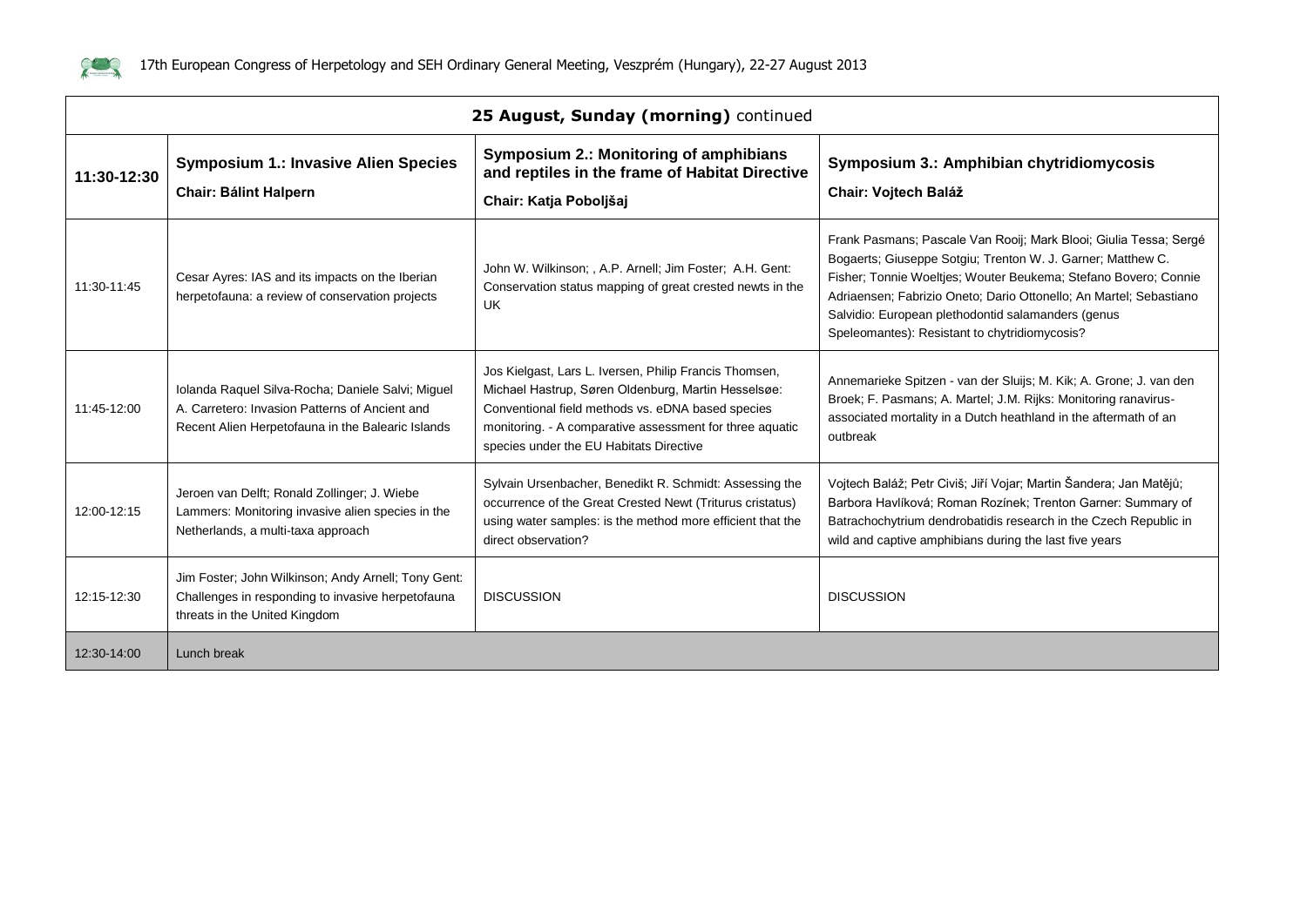

|             | 25 August, Sunday (afternoon)                                                                                                                                                                                                                    |                                                                                                                                                                                                                               |                                                               |  |
|-------------|--------------------------------------------------------------------------------------------------------------------------------------------------------------------------------------------------------------------------------------------------|-------------------------------------------------------------------------------------------------------------------------------------------------------------------------------------------------------------------------------|---------------------------------------------------------------|--|
|             | <b>Conference Room</b>                                                                                                                                                                                                                           | Room 1.                                                                                                                                                                                                                       | Room 2.                                                       |  |
| 14:00-17:00 | <b>Symposium 1.: Invasive Alien Species</b><br><b>Chair: Bálint Halpern</b>                                                                                                                                                                      | Symposium 4.: Herpetofauna and transport<br>systems - understanding and impact reduction<br><b>Chair: Neftalí Sillero</b>                                                                                                     |                                                               |  |
| 14:00-14:15 | Gentile Francesco Ficetola; Tony Dejean; Francois<br>Pompanon; Pierre Taberlet; Claude Miaud:<br>Environmental DNA for the detection of alien (and<br>native) species in freshwaters                                                             | Introduction to the symposium and to ENPARTS initiative                                                                                                                                                                       |                                                               |  |
| 14:15-14:30 | Jean Secondi: Claud Miaud: Guillaume Koch:<br>Benjamin Audebaud; Nicolas Cotrel; Sylvie<br>Desgranges; Tony Dejean: Tracking the expansion<br>of an invasive species Xenopus laevis using<br>environmental DNA techniques                        | Tímea Mechura, Dorottya Gémesi; Béla Mester; Miklós<br>Puky: Amphibian migration characteristics and tunnel use<br>during spring migration in 2009-2012 along the Hont -<br>Parassapuszta section of the No. 2. road, Hungary |                                                               |  |
| 14:30-14:45 | Willem Meilink; Pim Arntzen; Jeroen van Delft; Ben<br>Wielstra: Genetic contamination of the indigenous<br>Northern crested newt (Triturus cristatus) by the<br>invasive Italian crested newt (Triturus carnifex) on<br>the Veluwe (Netherlands) | Miklós Puky: Temporary and permanent mitigation<br>measures on Hungarian roads: failures and successes                                                                                                                        |                                                               |  |
| 14:45-15:00 | Eudald Pujol-Buxó; Olatz San Sebastián; Núria<br>Garriga; Caroline Pereira Almeida; Gustavo A.<br>Llorente: Plastic invaders: reactions of tadpoles of<br>the invasive anuran Discoglossus pictus in front of<br>native and introduced predators | Cátia Matos; Silviu Petrovan: Road mitigation using tunnel<br>and fence systems for a protected species, the Great<br>crested newt in the UK. Is it working?                                                                  |                                                               |  |
| 15:00-15:15 | Stephan Böhm: Unwanted spring breakers at the<br>Riviera Maya: the Red eared slider Trachemys<br>scripta elegans, (Wied-neuwied 1839) invades the<br>cenotes of peninsula Yucatan, Mexico                                                        | <b>DISCUSSION</b>                                                                                                                                                                                                             |                                                               |  |
| 15:15-15:30 | <b>DISCUSSION</b>                                                                                                                                                                                                                                |                                                                                                                                                                                                                               |                                                               |  |
| 15:30-16:00 | Coffee break                                                                                                                                                                                                                                     |                                                                                                                                                                                                                               |                                                               |  |
| 16:00-16:15 |                                                                                                                                                                                                                                                  | Cátia Matos; Silviu Petrovan: Prioritizing amphibian road<br>mitigation measures at regional-scale: predicting Bufo<br>bufo's mortality hotspots using habitat-resistance models                                              |                                                               |  |
| 16:15-16:30 |                                                                                                                                                                                                                                                  | Andrew Hamer; Rodney van der Ree; Michael J. Mahony;<br>Tom Langton: Low usage rates of an under-road tunnel by<br>three Australian anurans in an experimental setting                                                        | Sebastian Steinfartz; Jonathan Marshall, Sylvain Ursenbacher: |  |
| 16:30-16:45 |                                                                                                                                                                                                                                                  | Annemarie van Diepenbeek; Raymond Creemers: Gully<br>pots: death-traps for amphibians                                                                                                                                         | Writing and publishing scientific papers                      |  |
| 16:45-17:00 |                                                                                                                                                                                                                                                  | <b>DISCUSSION</b>                                                                                                                                                                                                             |                                                               |  |
| 17:00-18:30 | Poster session 2.                                                                                                                                                                                                                                |                                                                                                                                                                                                                               |                                                               |  |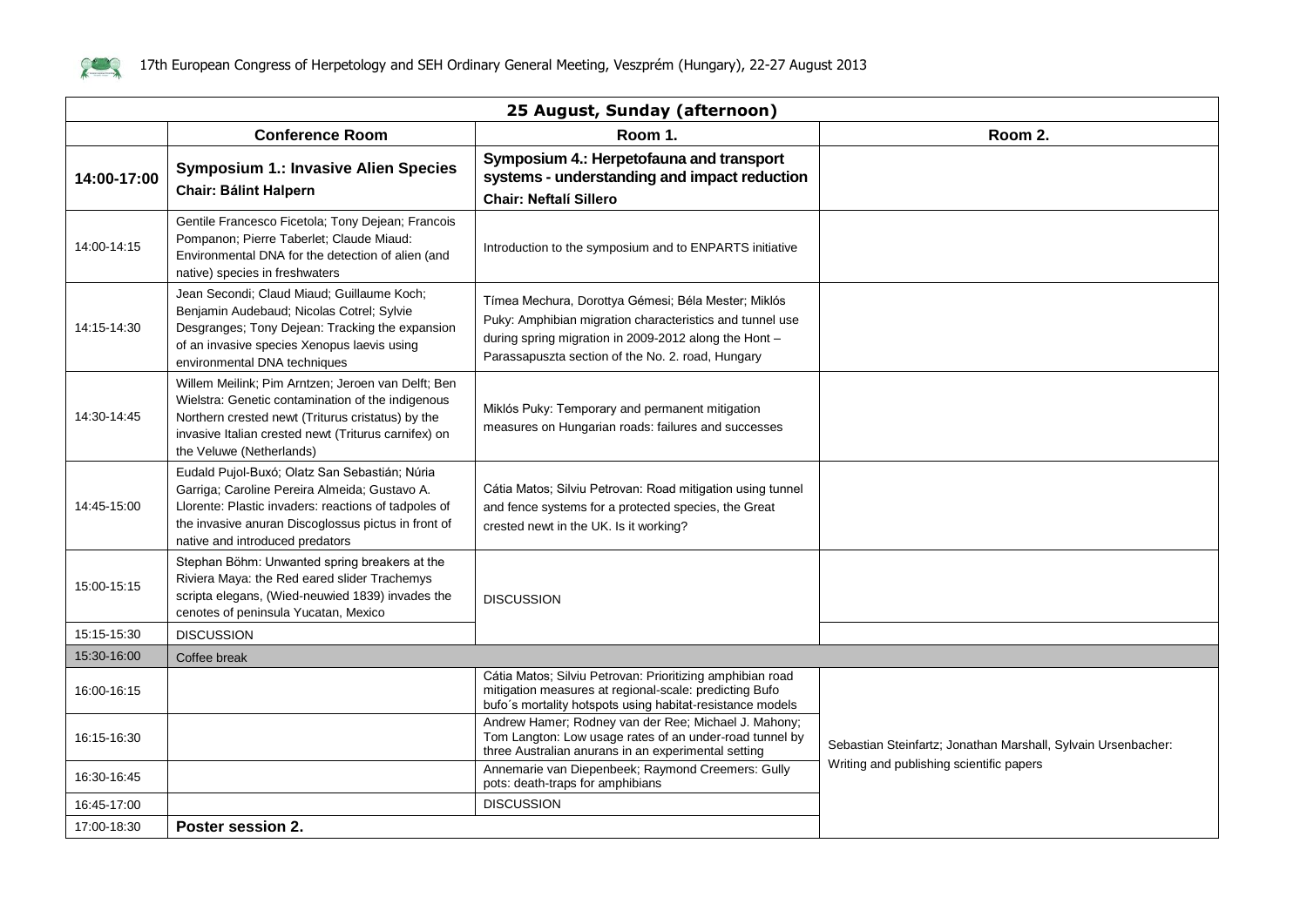

 $\mathbf{r}$ 

|                | 26 August, Monday (morning)                                                                                                                                                                                                         |                                                                                                                                                                                                                                                                  |  |
|----------------|-------------------------------------------------------------------------------------------------------------------------------------------------------------------------------------------------------------------------------------|------------------------------------------------------------------------------------------------------------------------------------------------------------------------------------------------------------------------------------------------------------------|--|
|                | Plenary: Wolfgang Böhme - Functional and phylogenetic insights into squamate genital structures, with a focus on chameleons and monitor lizards<br>8:30-9:15                                                                        |                                                                                                                                                                                                                                                                  |  |
|                | Chair: Pim Arntzen                                                                                                                                                                                                                  |                                                                                                                                                                                                                                                                  |  |
|                | Room 1.                                                                                                                                                                                                                             | Room 2.                                                                                                                                                                                                                                                          |  |
|                | <b>Session 8a: Systematics</b>                                                                                                                                                                                                      | <b>Session 9a: Practical conservation</b>                                                                                                                                                                                                                        |  |
| $9:30 - 11:15$ | <b>Chair: Zoltán Tamás Nagy</b>                                                                                                                                                                                                     | <b>Chair: Cesar Ayres</b>                                                                                                                                                                                                                                        |  |
|                | Jan W. Arntzen; Jacob McAtear; Ernesto Recuero; Janine M. Ziermann; Annemarie                                                                                                                                                       | Günter Gollmann; Heimo Schedl; Daniel Philippi; Walter Reckendorfer; Andrea Waringer-                                                                                                                                                                            |  |
| 9:30-9:45      | Ohler; Jacques van Alphen; Iňigo Martínez-Solano: How complex is the Bufo bufo<br>species group?                                                                                                                                    | Löschenkohl: Newts in the city: research and conservation of amphibians in Lobau (Vienna,<br>Donau-Auen National Park)                                                                                                                                           |  |
| 9:45-10:00     | Ben Wielstra; Jan W. Arntzen: Taxonomical developments in Triturus newts, driven by<br>genetic data                                                                                                                                 | Bianca Unglaub; Alex Drechsler; Benedikt Schmidt; Sebastian Steinfartz: Linking habitat<br>suitability to demography in Great crested newts (Triturus cristatus)                                                                                                 |  |
| 10:00-10:15    | Elnaz Najafi-Majd; Elif Yildirim; Uğur Kaya: The study of correlation between age, body<br>size and pattern (number and size of spots) in some Neurergus derjugini (Nesterove,<br>1916) populations from North West of Iran         | Júlia Tünde Gál; Dusan Jelić; Judit Vörös: Detection of Olm (Proteus anguinus) using<br>environmental DNA in Croatia                                                                                                                                             |  |
| 10:15-10:30    | Attapol Rujirawan; Anchalee Aowphol: Morphology and advertisement call variation in<br>the Common tree frog Polypedates leucomystax complex in Thailand                                                                             | Raymond Creemers; Jeroen van Delft; Ronald Zollinger: Grazing effects on population densities<br>of viviparous lizard (Zootoca vivipara) in heathlands                                                                                                           |  |
| 10:30-10:45    | Anchalee Aowphol; Attapol Rujirawan; David S. McLeod: A re-evaluation of the<br>taxonomic status of the Foam-nest treefrogs, Chiromantis in Thailand based on<br>morphological, molecular and bioacoustic evidence                  | Katarzyna Kurek; W. Król; K. Najberek; S. Bury; B. Najbar; R. Babiasz; G. Bas; M. Potoczek; A.<br>Ziecik; A. M. Cmiel; P. Wierzbanowski: Distribution, habitat requirements and conservation of<br>Aesculapian snake Zamenis longissimus in South-eastern Poland |  |
| 10:45-11:00    | Timo Hartmann; Peter Geissler; Flora Ihlow; Nikolay A. Poyarkov; Dennis Rödder;<br>Andreas Schmitz; Wolfgang Böhme: Cryptic diversity in Calotes mystaceus: An<br>integrative approach to unravel a putative species complex        | Fernando Martinez-Freiria; Marcial Lorenzo; Pablo Garcia-Diaz; Miguel Lizana: An integrative<br>approach for inferring spatial and temporal patterns for snakes fatalities on electricity distribution<br>networks: the case of Rhinechisscalaris in Spain.      |  |
| 11:00-11:15    | Amy MacLeod; Volker Koch; Carolina García-Parra; Fritz Trillmich; Sebastian Steinfartz A<br>putative cryptic species of Galápagos marine iguana on the brink of extinction                                                          | Ronald Zollinger; Anton Stumpel: Identifying conservation priorities for Herpetofauna in Europe                                                                                                                                                                  |  |
| 11:00-11:30    | Coffee break                                                                                                                                                                                                                        |                                                                                                                                                                                                                                                                  |  |
|                | <b>Session 8b: Systematics</b>                                                                                                                                                                                                      | <b>Session 9b: Practical conservation</b>                                                                                                                                                                                                                        |  |
| 11:30-12:30    | <b>Chair: Susanne Hauswaldt</b>                                                                                                                                                                                                     | <b>Chair: Tony Gent</b>                                                                                                                                                                                                                                          |  |
| 11:30-11:45    | Philipp Wagner: Big Blues & Small Browns - Systematics of African Agaminae                                                                                                                                                          | Bálint Halpern, Endre Sós, Chris Walzer, Tamás Péchy: Tracking Hungarian meadow vipers<br>(Vipera ursinii rakosiensis) following reintroduction                                                                                                                  |  |
| 11:45-12:00    | Faraham Ahmadzadeh; Morris Flecks; Miguel A. Carretero; Omid Mozaffari; Wolfgang<br>Böhme; D. James Harris; Susana Freitas; Dennis Rödder: Cryptic speciation patterns in<br>Iranian rock lizards uncovered by integrative taxonomy | Stefan Zamfirescu; Alexandru Strugariu; Iulian Gherghel; Tiberiu C. Sahlean; Oana Zamfirescu:<br>Threats to the Moldavian meadow viper (Vipera ursinii moldavica) in Eastern Romania                                                                             |  |
| 12:00-12:15    | Jonathan C. Marshall: A history of species delimitation methods applied in the<br>Sceloporus grammicus species complex and what it tells us about the future                                                                        | Sarahaizad Mohd Salleh; Shahrul Anuar Mohd Sah; Mansor Yobe: Relationship of Scaevola<br>taccada tree with the nest site selection of Chelonia mydas at Penang island, peninsular<br>Malaysia                                                                    |  |
| 12:15-12:30    | Lyubomir D. Penev; Teodor A. Georgiev; Pavel E. Stoev; David M. Roberts; Vincent S. Smith:<br>Resolving the publishing bottleneck and increasing data interoperability in biodiversity science                                      | Aini Hasanah Abd Mutalib; Nik Fadzly N N Rosely; Nurolhuda Nasir: Understanding nesting ecology and<br>behaviour of Green sea turtles: intensive monitoring and ground survey as a method of conservation                                                        |  |
| 12:30-14:00    | Lunch break                                                                                                                                                                                                                         |                                                                                                                                                                                                                                                                  |  |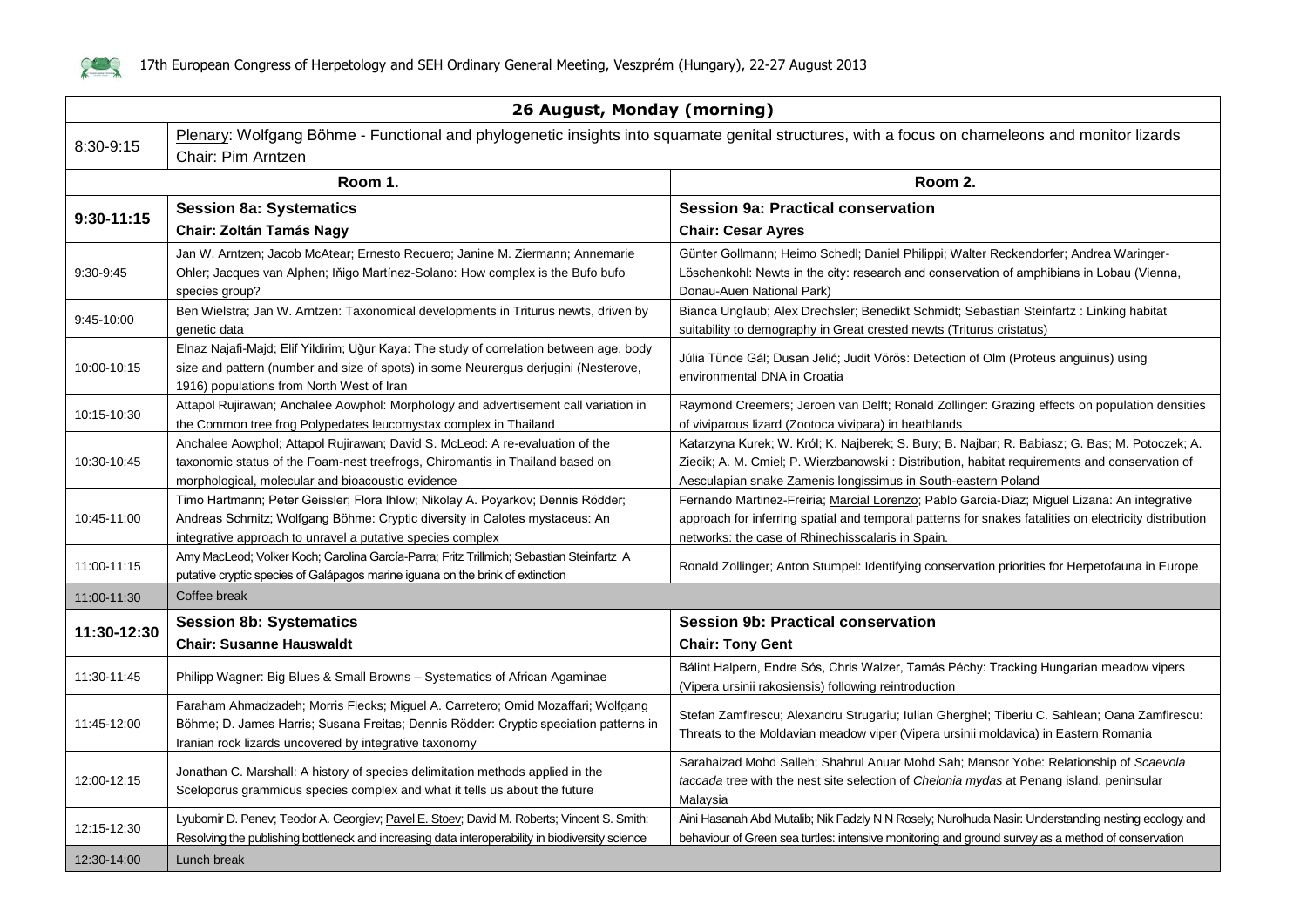

| 26 August, Monday (afternoon) |                                                                                                                                                                                                                              |                                                                                                                                                                                                                                                                       |  |
|-------------------------------|------------------------------------------------------------------------------------------------------------------------------------------------------------------------------------------------------------------------------|-----------------------------------------------------------------------------------------------------------------------------------------------------------------------------------------------------------------------------------------------------------------------|--|
|                               | Room 1.<br>Room 2.                                                                                                                                                                                                           |                                                                                                                                                                                                                                                                       |  |
| 14:00-15:30                   | Session 10: Morphology, anatomy, physiology and development<br><b>Chair: Wolfgang Böhme</b>                                                                                                                                  | <b>Session 11: Diseases and parasites</b><br><b>Chair: Gonçalo Rosa</b>                                                                                                                                                                                               |  |
| 14:00-14:15                   | Jelka Crnobrnja-Isailović; Dragana Stojadinović; Đurađ Milošević: Relation between<br>righting time and carapace shape in adult Hermann's tortoises                                                                          | Geoffrey W. Heard; Michael P. Scroggie; Nick Clemann; David S. L. Ramsey: Wetland<br>characteristics influence disease risk for a threatened amphibian                                                                                                                |  |
| 14:15-14:30                   | Markus Lambertz; Steven F. Perry: Morphological insights into pulmonary evolution in<br>reptiles                                                                                                                             | Dávid Herczeg; Judit Vörös: Species composition and chytridiomycosis infection of the<br>Pelophylax esculentus complex (Anura: Ranidae) in the Hortobágy National Park, Hungary                                                                                       |  |
| 14:30-14:45                   | Gergely Babocsay; Hervé Seligmann: Variation of sexual dimorphism in snakes: the<br>case of the Echis coloratus complex (Ophidia: Viperidae)                                                                                 | Pavel Široký; Nela Dvořáková; Jana Kvičerová: How evident are the co-evolutionary patterns<br>between haemogregarines and their turtle hosts?                                                                                                                         |  |
| 14:45-15:00                   | Renata Kopena; Pilar López; José Martín: Relative contribution of dietary carotenoids<br>and vitamin E to visual and chemical sexual signals of male Schreiber's green lizards<br>(Lacerta schreiberi): an experimental test | Isabel Damas Moreira; João P. M. C. Maia; Beatriz Tomé; Daniele Salvi; Veronica Gomes;<br>Antigoni Kaliontzopoulou; Miguel A. Carretero; D. James Harris; Ana Perera: Analyzing the<br>impact of blood parasites in selected lizard species from Portugal and Morocco |  |
| 15:00-15:15                   | Christina Kindermann; Edward J. Narayan; Clyde H. Wild; Jean-Marc Hero: Sex colour and<br>stress: investigating the role of stress and reproductive hormones in amphibian colour                                             | Sávio Sant'Anna; Kathleen F. Grego; Carla Lorigados; Ana Carolina Fonseca-Pinto; Marcelo<br>Carvalho; Wilson Fernandes; Luís Carlos Sá-Rocha; José Luíz Catão-Dias: Malformations in<br>neotropical viperids: qualitative and quantitative analysis                   |  |
| 15:15-15:30                   |                                                                                                                                                                                                                              | Stefano Canessa; An Martel; Frank Pasmans: Designing screening protocols for amphibian<br>disease that account for imperfect and variable capture rates of individuals                                                                                                |  |
| 15:30-16:00                   |                                                                                                                                                                                                                              |                                                                                                                                                                                                                                                                       |  |
| 16:00-16:15                   |                                                                                                                                                                                                                              |                                                                                                                                                                                                                                                                       |  |
| 16:15-16:30                   |                                                                                                                                                                                                                              |                                                                                                                                                                                                                                                                       |  |
| 16:30-16:45                   |                                                                                                                                                                                                                              | <b>SEH Council Meeting</b>                                                                                                                                                                                                                                            |  |
| 16:45-17:00                   |                                                                                                                                                                                                                              |                                                                                                                                                                                                                                                                       |  |
| 17:00-18:30                   | <b>Closing ceremony</b>                                                                                                                                                                                                      |                                                                                                                                                                                                                                                                       |  |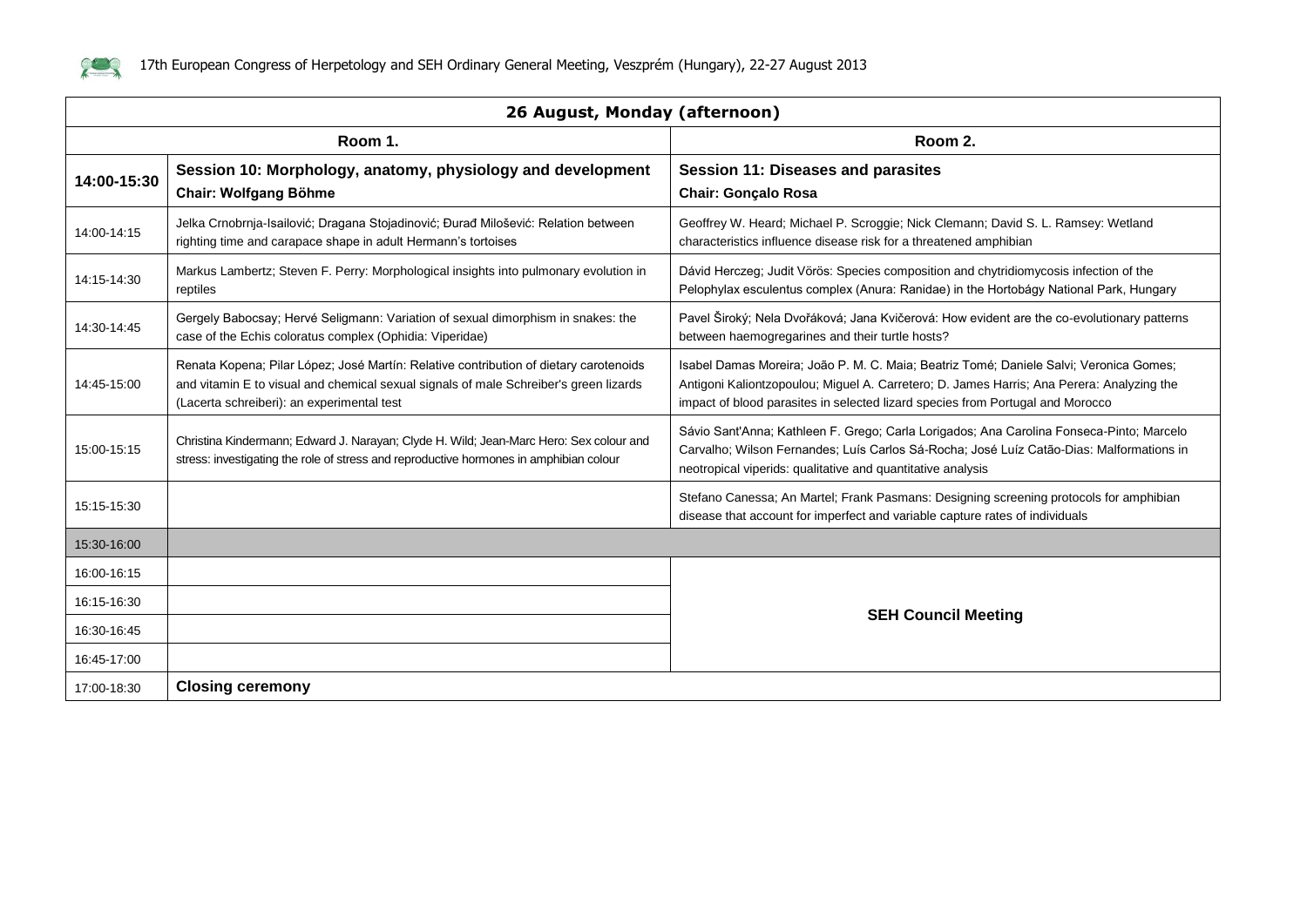

#### **Poster presentations – Poster session 1. (23 August)**

| <b>Climate change</b>                                                                                                                                                                                                                                                                                     | <b>Monitoring</b>                                                                                                                                                                                                                                                                                             |
|-----------------------------------------------------------------------------------------------------------------------------------------------------------------------------------------------------------------------------------------------------------------------------------------------------------|---------------------------------------------------------------------------------------------------------------------------------------------------------------------------------------------------------------------------------------------------------------------------------------------------------------|
| Katharina Filz; Stefan Lötters: The invasion potential of pet herps under climate change in Europe                                                                                                                                                                                                        | Dániel Kovács; István Kiss: Photographic method for the European snake-eyed skink (Ablepharus<br>kitaibelii fitzingerii) individual identification                                                                                                                                                            |
| Ruben Iosif; Ciprian Samoila; Monica Papes; Dan Cogalniceanu: What limits range overlap of<br>common and Syrian spadefoot toads: climate or competition?                                                                                                                                                  | David Stanković; Maja Cipot: Distribution and status of Rana arvalis in the Central Slovenia                                                                                                                                                                                                                  |
| Sanja Drakulić; Heike Feldhaar; Theresa Spatz; Michael Seiler; Carolin Dittrich; Mark-Oliver Rödder:<br>Adaptive potential and phenotypic plasticity of two anuran species, Rana temporaria and Bombina<br>variegata, from northern Steigerwald (Bavaria, Germany) in a response to thermal heterogeneity | Marcial Lorenzo; Fernando Martinez-freiria; Miguel Lizana: Spatial and temporal patterns of the<br>ladder snake (Rhinechis scalaris) in a human modified landscape: preliminary results from a radio-<br>telemetry monitoring program in eastern coastal Spain                                                |
| <b>Ecology</b>                                                                                                                                                                                                                                                                                            | Martina Luznik; Boris Kryštufek: Three years of population monitoring of newts (Lissamphibia,<br>Salamandridae) in isolated karstic ponds                                                                                                                                                                     |
| Raluca Báncila; Ana Ivanović; Jan W. Arntzen: Symmetry of the cranium in island populations of<br>Podarcis lizards analyzed with a high resolution 3D geometric morphometric approach                                                                                                                     | Márton Szabolcs; Szabolcs Lengyel; Tamás Zsólyomi: Amphibians and reptiles in drinking water<br>manholes: a supplementary method for herpetofaunal data collection                                                                                                                                            |
| André Rocha; Luisa Viana; Xavier Santos; Fernando Martínez-Freiría: A spatial approach for testing<br>the cryptic role of dorsal pattern design in Vipera seoanei                                                                                                                                         | Tibor Kovács; Ciprian Samoilă: Mapping Budapest herpetofauna using GIS techniques                                                                                                                                                                                                                             |
| Anna Eckerlein; Stefan Lötters; Michael Veith; Bruno Viertel: What is the 'ideal' stream-adapted<br>anuran larva?                                                                                                                                                                                         | Aurora M. Castilla; Aitor Valdeón; Dan Cogalniceanu; Alberto Gosá; Paloma Mas; Ali Alkuwary;<br>Essam O. Saifelnasr; Noora Al-Jaidah; Renee Richer: A preliminary checklist of lizards of Qatar                                                                                                               |
| Attila Hettyey; Zoltán Tóth; Kerstin Thonhauser; Dustin Penn; Josh Van Buskirk: The importance of<br>direct chemical cues for predator detection in tadpoles                                                                                                                                              | <b>Practical conservation</b>                                                                                                                                                                                                                                                                                 |
| Aziza Lansari; Slimani Tahar; El Mouden El Hassan; Pagano Alain: Phenotypic variability in the<br>complex of Pelophylax saharicus along an altitudinal gradient in the region of Marrakech and its<br>surroundings (Morocco). Discriminant analysis and implications in terms of conservation.            | Edyta Turniak; Aleksandra Kolanek: The Active Protection Program of the common toad (Bufo<br>bufo, L. 1758) with the population's condition analysis on the migratory routes in Wroclaw, Poland                                                                                                               |
| Botond Heltai; Péter Sály; István Kiss: Habitat use and daily activity of Lacerta viridis and Lacerta<br>agilis in a cemetery                                                                                                                                                                             | Ion Garin-Barrio; Carmen Martínez-Saura; Carlos Cabido: Sublethal concentrations of glyphosate<br>affect to life history and antipredatory behaviour of Iberian amphibians, which could reduce their<br>probability of survival                                                                               |
| Carlo M. Biancardi; Anna Rita Di Cerbo; Edoardo Razzetti: Call differences among brown frog<br>species                                                                                                                                                                                                    | Jelka Crnobrnja-Isailović; Dragana Milojković; Marija Ilić; Biljana Macura: Status of amphibian<br>breeding sites in Djerdap National Park, Serbia                                                                                                                                                            |
| Carolina Ortiz; Katia M. P. Micchi de Barros Ferraz; Jaime Bertoluci: Edge effect on leaf-litter anurans<br>of the Atlantic forest of Southeastern Brazil                                                                                                                                                 | Magdalena Meikl; Enrico Romanazzi; Juan Ramón Fernández Cardenete; Ana Gimeno Represas;<br>Javier Benavides Sánchez de Molina; Stefano Doglio; Alexandra Pitt; Ulrike-Gabriele Berninger:<br>Educational work and protection of salamanders in three European countries within a Sparkling<br>Science project |
| Daniela Rosioru; Rodica Plaiasu; Raluca Bancila; Claude Miaud; Dan Cogalniceanu: Population<br>structure dynamics of a Common frog population at the Northern limit of its range                                                                                                                          | Béla Mester; Mónika Szalai; Miklós Puky; Szabolcs Lengyel: Effects of conservation management<br>on anurans in Hortobágy: Burning of reed and cattle grazing create suitable habitats                                                                                                                         |
| Edina Simon; Edvárd Mizsei; János Tamás Kundrát; István Gyulai; Mihály Braun; Béla Tóthmérész:<br>Effects of thermal spring on elemental concentrataion of frog toe bones                                                                                                                                 | Maider Iglesias-Carrasco; Carlos Cabido: Are alien tree plantations ecological traps for<br>amphibians? Effects on immune response and secondary sex characteristics of Palmate newts                                                                                                                         |
| S. O. Ogoanah; Uchedike E.: Niche partitioning in seven syntopic anuran species in a pond in Benin<br>city, Nigeria                                                                                                                                                                                       | Meher Bellakhal; Mouna Fartouna Bellakhal: Rearing conditions of tadpoles from the North African<br>green water frog Pelophylax saharicus                                                                                                                                                                     |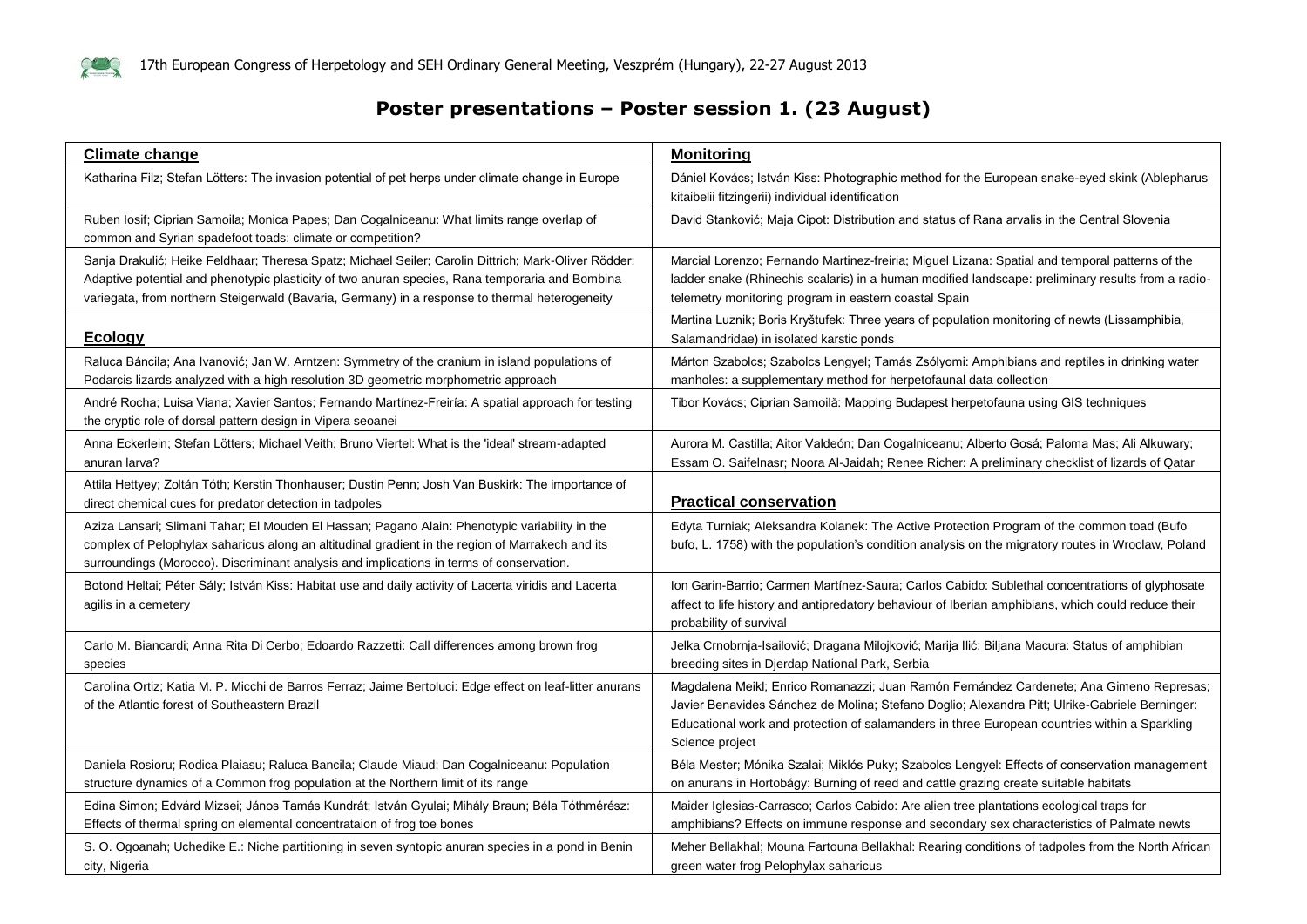

#### **Poster presentations – Poster session 1. (23 August)** *- continued*

| <b>Ecology</b> - continued                                                                                                                                                                                                                                 | <b>Practical conservation - continued</b>                                                                                                                                                                                                                                                                   |
|------------------------------------------------------------------------------------------------------------------------------------------------------------------------------------------------------------------------------------------------------------|-------------------------------------------------------------------------------------------------------------------------------------------------------------------------------------------------------------------------------------------------------------------------------------------------------------|
| Flora Ihlow; Hanyeh Ghaffari; Michael V. Plummer; Barbod Safaei Mahroo; Dennis Rödder: Home<br>range and habitat selection of the endangered Euphrates softshell turtle Rafetus euphraticus (daudin,<br>1812) in a fragmented habitat in Southwestern Iran | Maja Sopotnik; Tomaž Jagar; Nino Kirbiš; Aleksandra Lešnik; Erika Ostanek; Iris Petrovič; Katja<br>Poboljšaj; Alenka Rozman; Lovro Rozman; David Stanković; Melita Vamberger; Daniela Vlačić;<br>Anamarija Žagar: Societas Herpetologica Slovenica's activities for helping amphibians at road<br>crossings |
| Gábor Deák; Péter Sály; István Kiss: Population dinamic and habitat use of two sympatric newt                                                                                                                                                              | Norman Wagner; Stefan Lötters: Effects of water contamination on site selection by amphibians:                                                                                                                                                                                                              |
| species Triturus dobrogicus and Lissotriton vulgaris at the breeding site                                                                                                                                                                                  | experiences from an arena approach with European frogs and newts                                                                                                                                                                                                                                            |
| Gergely Dobay; István Kiss; Dániel Kaczkó: Habitat preference of Fire salamander (Salamandra                                                                                                                                                               | Patrik Katona; Balázs Vági; Tibor Kovács: Creating open water surfaces substantially increases                                                                                                                                                                                                              |
| salamandra) in Štiavnické Vrchy mountains                                                                                                                                                                                                                  | amphibian biomass in eutrophic wetlands                                                                                                                                                                                                                                                                     |
| István Kiss; Judit Vörös; Sára Borbála Balogh; Erika Jáger: Ecological survey of a rediscovered urban                                                                                                                                                      | András Kéri; Mihály Tóth; Béla Mester; Tímea Mechura; Miklós Puky: Herpetological education                                                                                                                                                                                                                 |
| Fire salamander (Salamandra salamandra) population in Budapest                                                                                                                                                                                             | projects in Hungary: effective tools for protection and a meaningful support for research projects                                                                                                                                                                                                          |
| Mermod Claude: Ant Predation by the Wall Lizard (Podarcis muralis)                                                                                                                                                                                         | Peter Kaufmann; Andreas Maletzky; Peter Mikulicek: On the status of Water frogs Pelophylax sp.<br>(FITZINGER, 1843) in the Austrian state of Salzburg: morphological and preliminary molecular data                                                                                                         |
| Jane Reniers; Luc Brendonck; Bram Vanschoenwinkel: Adaptive variation in development time in<br>response to habitat type in Rana temporaria: a joint assessment of inter and intrapopulation variation<br>and variation witin clutches                     | Antonin Krasa: Czech action plan activities for Zamenis longissimus<br>Ecology - continued                                                                                                                                                                                                                  |
| János Ujszegi; Zoltán Gál; Zsanett Mikó; Attila Hettyey: The effect of the pesticide glyphogan classic®                                                                                                                                                    | Núria Garriga; Eudald Pujol-Buxó; Gustavo A. Llorente: Differences in metabolic needs may relax competition                                                                                                                                                                                                 |
| on two common aquatic predators                                                                                                                                                                                                                            | and enable coexistence of the several species of tadpoles within a Mediterranean anuran community                                                                                                                                                                                                           |
| Katalin Pásztor; Anikó Kurali; Zoltán Tóth: Testing new methods to extract skin toxins from Common                                                                                                                                                         | Paul Székely; Raluca Băncilă; Diana Székely; Dan Cogălniceanu: Variation in body size and                                                                                                                                                                                                                   |
| toad (Bufo bufo) tadpoles                                                                                                                                                                                                                                  | sexual size dimorphism in two Pelobates fuscus populations                                                                                                                                                                                                                                                  |
| Katja Bitenc; Anamarija Zagar; Miguel A. Carretero; Al Vrezec: A preliminary study on predation                                                                                                                                                            | Mohd Salleh Sarahaizad; Shahrul Anuar Mohd Sah; Mansor Yobe: Eleven years observation on the                                                                                                                                                                                                                |
| pressure using plasticine models and automatic video camera traps in allotopic and syntopic                                                                                                                                                                | breeding season of the Green turtle, Chelonia mydas at Penang island, peninsular Malaysia and future                                                                                                                                                                                                        |
| populations of two lizards                                                                                                                                                                                                                                 | recommendations to upgrade the conservation                                                                                                                                                                                                                                                                 |
| Monique Hölting; Raffael Ernst: Reduced Impact Logging and Climate Extremes: Mutual<br>Determinants of Homogenisation in Tropical Amphibian Communities?                                                                                                   | Shirley Famelli ; Leonardo Ramos Adriano; Fabrízio P. A. Pereira; Franco Leandro Souza; Bernd<br>Gruber; Arthur Georges; Jaime Bertoluci: Home range and movement patterns of the neotropical<br>freshwater turtle Hydromedusa maximiliani (Testudines: Chelidae) in Southeastern Brazil                    |
| Nikolay D. Tzankov; Georgi S. Popgeorgiev; Atanas P. Grozdanov: Spatial niche segregation among                                                                                                                                                            | Zdeněk Mačát; Lenka Jeřábková; Antonín Reiter; Martin Rulík: Habitat features and syntopic                                                                                                                                                                                                                  |
| three Lacertid taxa living in close proximity in Bulgaria                                                                                                                                                                                                  | species of crested newt ponds in South Moravia, Czech Republic                                                                                                                                                                                                                                              |
| Nina Bulakhova; E.N. Meshcheryakova; D.I. Berman: Reproduction and cold hardiness of the eggs of                                                                                                                                                           | Zoltán Gál; János Ujszegi; Zsanett Mikó; Attila Hettyey: The effect of a common herbicide on                                                                                                                                                                                                                |
| Siberian wood frog, Rana amurensis in the North-east habitat                                                                                                                                                                                               | survival of agile frog (Rana dalmatina) tadpoles in the presence of letha predators                                                                                                                                                                                                                         |
| Nina Popovic: Population size, survival and viability of the Fire salamander (Salamandra salamandra)                                                                                                                                                       | Zsófia Lovász; Tibor Kovács; Péter Sály; István Kiss: Activity patterns and habitat preference of                                                                                                                                                                                                           |
| in central Croatia                                                                                                                                                                                                                                         | European pond turtle (Emys orbicularis I.) in lake Naplás                                                                                                                                                                                                                                                   |
| Ignacio Martín; Oscar Rodríguez de Rivera; Isabel Angulo; Yaiza Vélez: Spatial distribution and population                                                                                                                                                 | Cicek Gümüs; Nazan Üzüm: Age structure and body size in two populations of the northern                                                                                                                                                                                                                     |
| density of Pelophilax perezi (Ranidae: Anura) in Tablas de Daimiel National Park (Central Spain)                                                                                                                                                           | banded newt Ommatotriton ophryticus (Berthold, 1846) from Turkey                                                                                                                                                                                                                                            |
| Ignacio Martín; Oscar Rodríguez de Rivera; Isabel Angulo; Yaiza Vélez: Spatial distribution and population<br>density of Hyla arborea (Hylidae: Anura) in Tablas de Daimiel National Park (Central Spain)                                                  | Hichami Nawal; Mohammed Znari; Mohamed Naimi; Salwa Namous: Clutch size and egg<br>characteristics in the Souss Walley tortoise, Testudo graeca soussensis Pie, 2001 (Testudeines:<br>Testudinidae) from a coastal and an arid inland areas of west central Morocco                                         |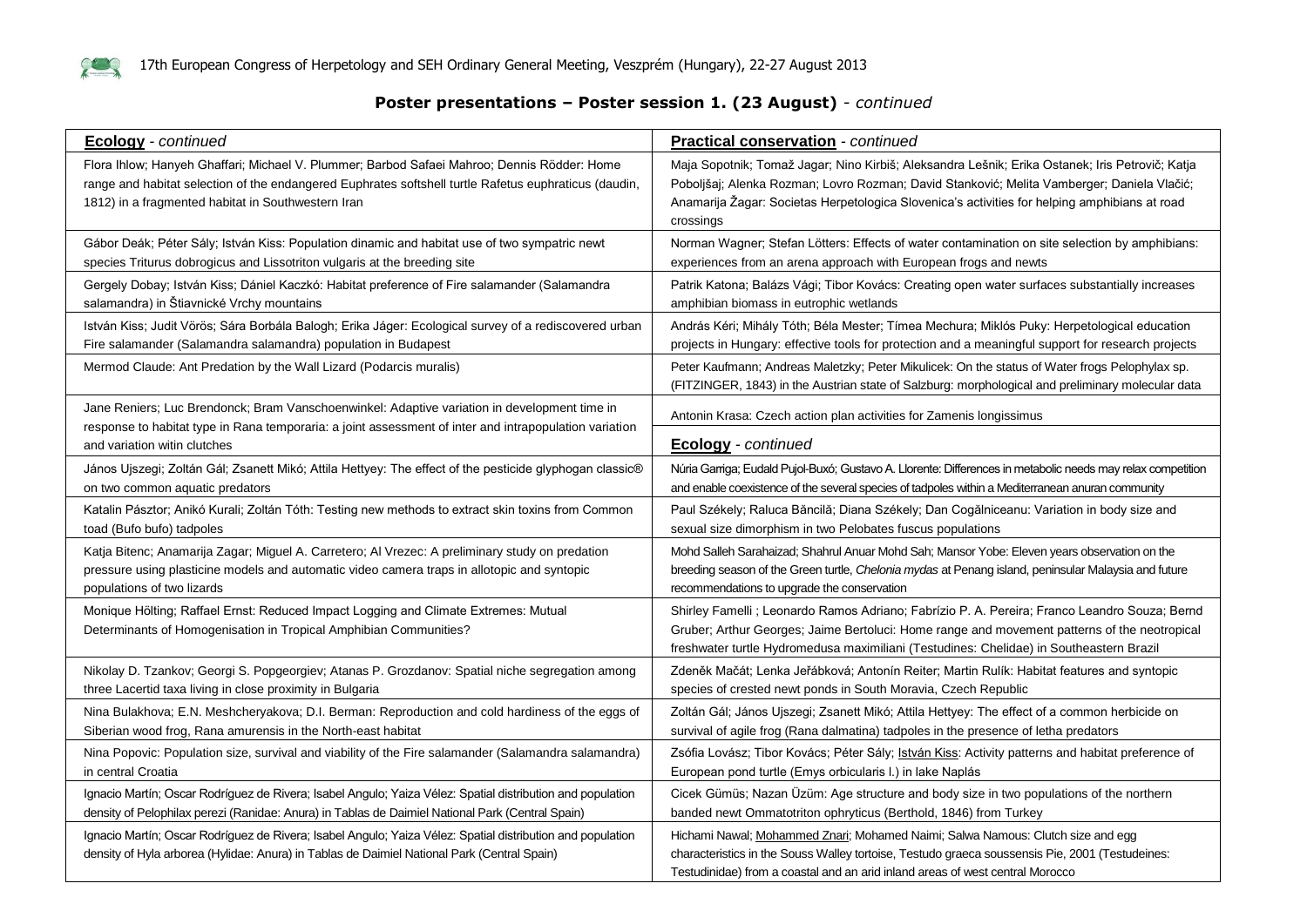

#### **Poster presentations – Poster session 2. (25 August)**

| <b>Behaviour</b>                                                                                                                                              | Morphology, anatomy and development                                                                                                                                                                                                                         |
|---------------------------------------------------------------------------------------------------------------------------------------------------------------|-------------------------------------------------------------------------------------------------------------------------------------------------------------------------------------------------------------------------------------------------------------|
| Gábor Fera; Katalin Pásztor; Attila Hettyey: Release and function of alarm pheromones in agile<br>frog (Rana dalmatina) tadpoles                              | Hanna Sheverdyukova: Complex origin of some bones in the Grass snake Natrix natrix skull embryogenesis                                                                                                                                                      |
| Balázs Vági; Tibor Kovács; Judit Cservenka; Tamás Telbisz: Common lizard: microhabitat choice                                                                 | Bartosz Borczyk; Martyna Gorynia: Comparison of skull form in snake genus Natrix (Squamata:                                                                                                                                                                 |
| in a subarctic habitat                                                                                                                                        | Serpentes: Natricinae)                                                                                                                                                                                                                                      |
| Marial Lorenzo; Pablo Garcia-Diaz; Fernando Martinez-Freiria; Miguel Lizana: An experimental                                                                  | Elif Yildirim; Elnaz Najafi-Majd; Ugur Kaya: Geometric morphometric analysis of cranial variation in                                                                                                                                                        |
| approach for testing the role of olfactory and visual stimuli in snakes climbing towers behaviour                                                             | peadomorphic and metamorphic forms of the Northern banded newt, Ommatotriton ophryticus                                                                                                                                                                     |
| Diana Székely; Mathieu Denoël; Paul Székely; Dan Cogălniceanu: Differences in locomotor<br>activity in two syntopic spadefoot toad species (genus Pelobates)  | Sávio Sant'Anna; Daniela R. Vasconcellos; Ana Paula Croce; Cíntia Y. Fugiwara; Josiane L. F. Silva;<br>Renato Moterani; Mayara S. Hidaka; Bruno M Costa; Rafael V. Fernandes; Wilson Fernandes:<br>Ovarian cycle of Bothrops atrox, a neotropical Viperidae |
| Tamás János Urszán; János Török; Attila Hettyey; Gábor Herczeg: Behavioural consistency and                                                                   | Marko Djurakic; Anthony Herrel; Anne-Claire Fabre; Raphael Cornette: How accurate do 2d geometric                                                                                                                                                           |
| life history in Rana dalmatina tadpoles                                                                                                                       | morphometrics quantify shell shape in Chelonians?                                                                                                                                                                                                           |
| Enrique García-Muñoz; Catarina Rato; Bárbara Mesquita; MiguelA. Carretero: Diversity of<br>lateralization patterns in Tarentola geckos                        | <b>Distribution</b>                                                                                                                                                                                                                                         |
| Florina Stanescu; Paul Székely; Rafael Márquez; Dan Cogalniceanu: Acoustic communication in                                                                   | Tibor Sos, Ioan Ghira; Zsolt Hegyeli: New distribution data and conservation status of Vipera ursinii                                                                                                                                                       |
| two syntopic spadefoot toads                                                                                                                                  | rakosiensis (Méhely, 1893) in Transylvania, Romania                                                                                                                                                                                                         |
| Laurane Winandy; Mathieu Denoël: Fish introduction affects amphibians by increasing avoidance<br>behaviour and inhibiting sexual activity                     | <b>Diseases and parasites</b>                                                                                                                                                                                                                               |
| Magdalena Erich; Max Ringler; Walter Hödl; Eva Ringler: Bet-hedging in Tadpole Deposition in the                                                              | Alex Ibáñez; José Martín; Pilar Lopez; Alfonso Marzal: Occurence of blood parasites on Spanish                                                                                                                                                              |
| Neotropical Frog Allobates femoralis                                                                                                                          | terrapins (Mauremys leprosa) from Southwestern Iberian peninsula                                                                                                                                                                                            |
| Martina Gregorovičová: Reactions of Green lizards (Lacerta viridis) to defensive secretion of                                                                 | Boglárka Mészáros; Katalin Bajer; János Török; Orsolya Rita Molnár; Gábor Herczeg: Blood parasite                                                                                                                                                           |
| Graphosoma lineatum (Heteroptera: Pentatomidae)                                                                                                               | load and individual quality in male ujszegiEuropean Green Lizards (Lacerta viridis)                                                                                                                                                                         |
| Renáta Kopena; Gábor Herczeg; José Martín: Escape strategy of Schreiber's green lizards (Lacerta                                                              | Dávid Herczeg; Judit Vörös; Zoltán Barta; Zsolt Végvári; Daniel R. Brooks: Amphibian parasites in the                                                                                                                                                       |
| schreiberi) is determined by simple environmental factors but not ecological context or sex                                                                   | Hortobágy National Park: preliminary findings                                                                                                                                                                                                               |
| Gábor Fera; Katalin Pásztor; Attila Hettyey: Release and function of alarm pheromones in agile                                                                | Elena Grasselli; Giulia Vecchione; Simone Di Piazza; Mirca Zotti; Sebastiano Salvidio: Batrachochytrium                                                                                                                                                     |
| frog (Rana dalmatina) tadpoles                                                                                                                                | dendrobatidis detection in amphibian samples using real-time PCR with SYBR GREEN chemistry                                                                                                                                                                  |
| Carlos Cabido; José Martín: Different effect of thermal and humidity conditions on duration of                                                                | Renata Krzysciak-Kosinska; Miroslava Orlowska: Amphibian eggs' mortality in the Białowieża forest,                                                                                                                                                          |
| chemical signals of two sympatric and sister lizard species                                                                                                   | Poland                                                                                                                                                                                                                                                      |
| Diana Székely; Mathieu Denoël; Paul Székely; Dan Cogălniceanu: Differences in locomotor<br>activity in two syntopic spadefoot toad species (genus Pelobates)  | Aitor Valdeón, Virginia Rada; César Ayres; Raúl Iglesias; Luis Alberto Longares; Raquel Lázaro;<br>Vicente Sancho: Distribution of Polystomoides ocellatum (Monogenea: Polystomatidae) in Spain<br>parasitizing the European pond turtle (Emys orbicularis) |
| Enrique García-Muñoz; Catarina Rato; Bárbara Mesquita; MiguelA. Carretero: Diversity of<br>lateralization patterns in Tarentola geckos                        |                                                                                                                                                                                                                                                             |
| Carlos Cabido; José Martín: Different effect of thermal and humidity conditions on duration of<br>chemical signals of two sympatric and sister lizard species |                                                                                                                                                                                                                                                             |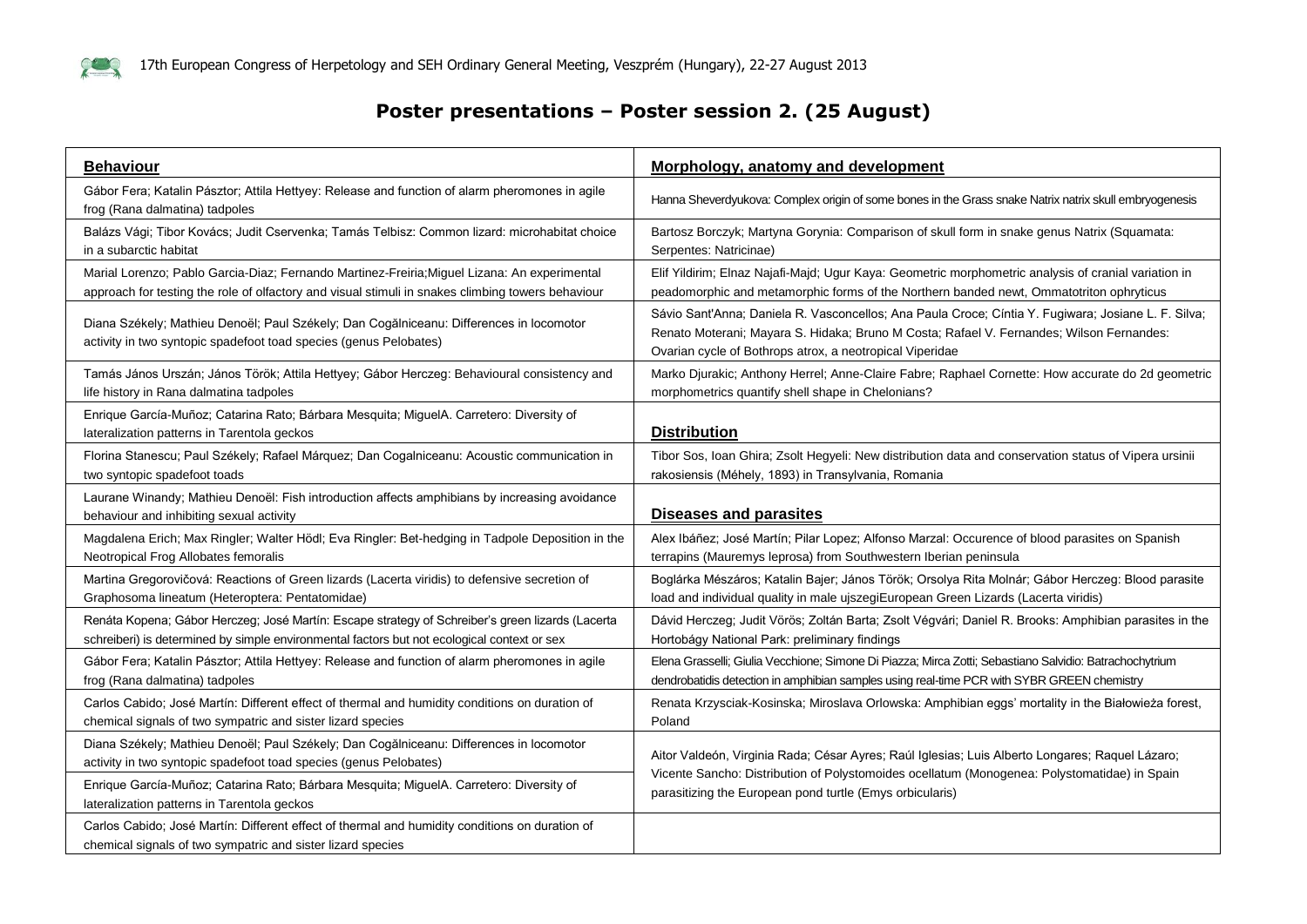

#### **Poster presentations – Poster session 2. (25 August)** *- continued*

| Phylogeography                                                                                                                                                                                                                                                                                                                                  | Phylogeny                                                                                                                                                                                                |
|-------------------------------------------------------------------------------------------------------------------------------------------------------------------------------------------------------------------------------------------------------------------------------------------------------------------------------------------------|----------------------------------------------------------------------------------------------------------------------------------------------------------------------------------------------------------|
| Alice Petzold; William R. Branch; Louis du Preez; Leon Meyer; Alfred Schleicher; Margaretha D.<br>Hofmeyr; Uwe Fritz: Disentangling the Pelomedusa subrufa complex                                                                                                                                                                              | Julia Rautenberg; Stefan Lötters: Phylogentic signal in vocalizations of neotropical harlequin frogs<br>(Atelopus)?                                                                                      |
| Balázs Velekei; Ferenc Lakatos; Péter Bíró; Éva Ács; Miklós Puky: Higher than expected genetic<br>diversity in a small area: Zootoca vivipara in the Eastern part of Hungary                                                                                                                                                                    | Kostas Sagonas; Nikos Poulakakis; Petros Lymberakis; Aristeidis Parmakelis; Panayiotis Pafilis;<br>Efstratios D. Valakos: Phylogenetic relationships and phylogeography of the genus Lacerta in Greece   |
| Daniel Jablonski; Georg Dzukic; David Jandzik; Dusan Jelic; Katarina Ljubisavljevic; Peter<br>Mikulicek; Jiri Moravec; Nikolay Tzankov; Vaclav Gvozdik: Mitochondrial phylogeography of three<br>species of slow worms (Anguis) in the Balkans                                                                                                  | Markus Lambertz; Timo Hartmann; Shannon Walsh; Peter Geissler; David S. McLeod: Systematics of<br>the 'flap-headed' frogs of the Dicroglossid genus Limnonectes fitzinger, 1843                          |
| Daniela Rössler; Jos Kielgast; Rayna Bell; Eli Greenbaum; Maximilian Dehling; Vaclav Gvozdik;<br>Zoltan T. Nagy; Werner Conradie; Patrick J. McLaughlin; Susanne Müller; Marius Burger; Stefan<br>Lötters: Frog Biogeography and Evolution in the Congo Basin: Some Preliminary Insight                                                         | Alexis Vasilikopoulos; Agalia Antoniou; Antonios Magoulas; Petros Lymberakis; Efstratios Valakos;<br>Nikos Poulakakis: Evaluation of the evolutionary history of Podarcis cretensis (Sauria; Lacertidae) |
| Faraham Ahmadzadeh; Morris Flecks; Dennis Rödder; Wolfgang Böhme; Çetin Ilgaz; D. James<br>Harris; Jan O. Engler; Nazan Üzüm; Miguel A. Carretero: Multiple dispersal out of Anatolia:<br>biogeography and evolution of oriental green lizards                                                                                                  | Roberto García-Roa; Diego LLusia; David Buckley; Rafael Márquez: Phylogenetic signal of the<br>advertisement call in tropical hylids (Smilisca and Triprion)                                             |
| Emmanouela Karameta; Nikos Poulakakis; Spyros Sfenthourakis; Petros Lymberakis; Heinz<br>Grillitsch; Çetin Ilgaz; Panayiotis Pafilis: Phylogeography of Stellagama stellio: Resolving the<br>relationships within its subspecies                                                                                                                | <b>Population genetics</b>                                                                                                                                                                               |
| Judit Vörös; Krisztián Szabó: Mitochondrial DNA diversity of the alpine newt, Mesotriton alpestris<br>in the Carpathian Basin                                                                                                                                                                                                                   | Alexandra Mangold; Katharina Trenkwalder; Walter Hödl; Max Ringler; Eva Ringler: The Genetic<br>Mating System of Hyalinobatrachium valerioi                                                              |
| Djurić D; K. Bogićević: Late Pleistocene herpetofauna from the Baranica Cave (Serbia)                                                                                                                                                                                                                                                           | Ina Groß: Genetic characterisation of isolated populations of Aesculapian Snakes (Zamenis<br>longissimus)                                                                                                |
| Faraham Ahmadzadeh; Miguel Angel Carretero; Dennis Rödder; Wolfgang Böhme David James<br>Harris; Susana Nunes Freitas; Ana Perera; Wolfgang Böhme: Inferring the effects of past climate<br>fluctuations on the distribution pattern of Iranolacerta (Reptilia, Lacertidae): evidence from<br>mitochondrial DNA and species distribution models | Katharina Trenkwalder; Alexandra Mangold; Walter Hödl; Max Ringler; Eva Ringler: Genetic<br>Connectivity of (Meta-)Populations in Hyalinobatrachium valerioi                                             |
| <b>Symposium: ENPARTS</b>                                                                                                                                                                                                                                                                                                                       | Konstantin Knorr; Heike Pröhl: Isolation by time in the Yellow-bellied toad Bombina variegata?                                                                                                           |
| Cátia Matos; Neftalí Sillero; Elena Argaña: Amphibian road mortality: comparing spatial statistical<br>methods to detect hotspots                                                                                                                                                                                                               | Patricia Lagler; Pim Arntzen; Günter Gollmann; Ben Wielstra: Species composition of Triturus<br>populations in a three way contact in the Waldviertel (lower Austria)                                    |